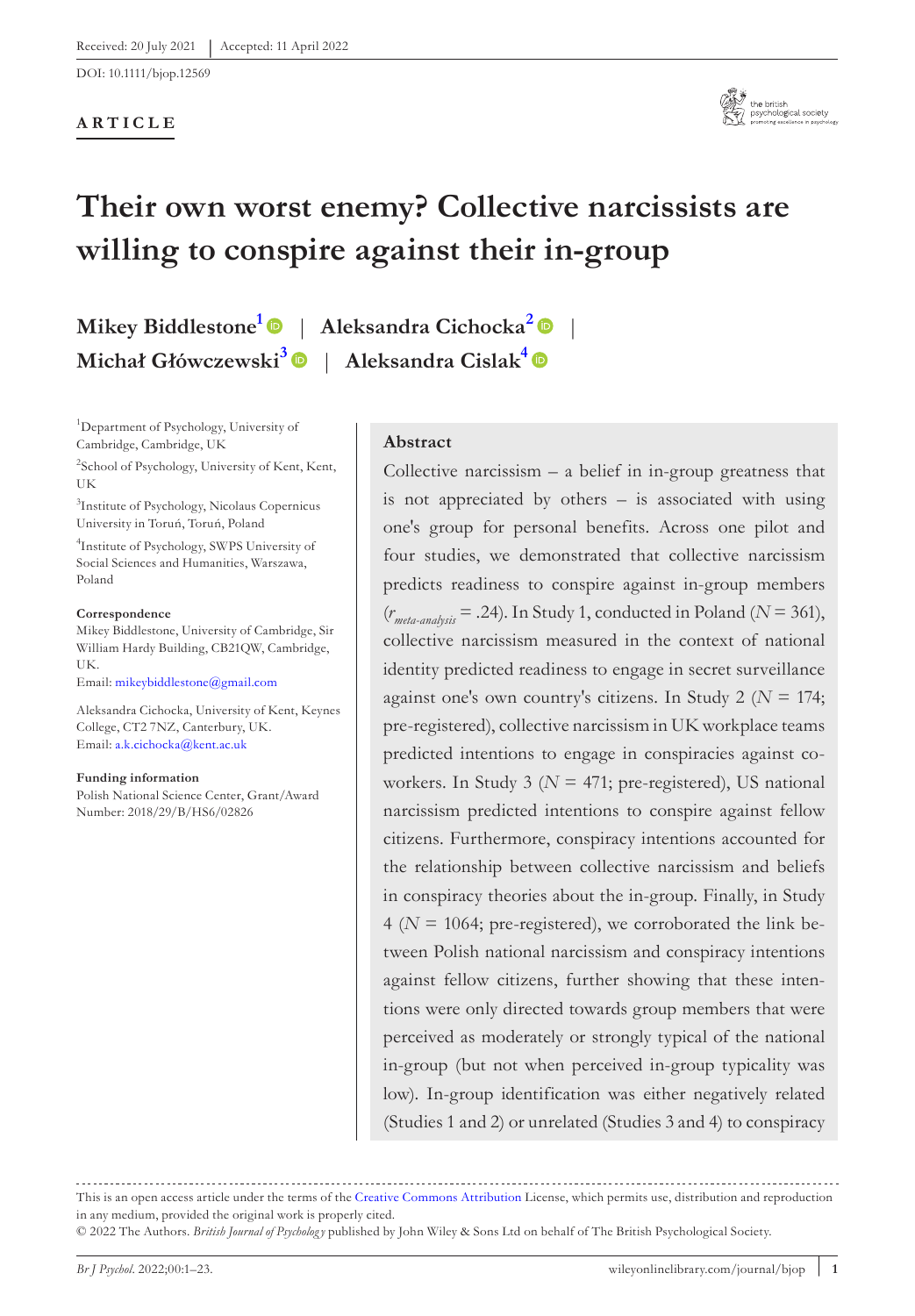intentions (*r meta-analysis* = .04). We discuss implications for research on conspiracy theories and populism.

#### **KEYWORDS**

collective narcissism, conspiracy beliefs, conspiracy theories, in-group identification, populism

#### **Practitioner points**

- Analysts should monitor cases of public endorsement of collective narcissism, which is a belief that one's in-group (e.g. nation, organisation, or political party) is exceptional but underappreciated by others.
- As we show, collective narcissism is associated with a willingness to conspire against fellow in-group members and with support for in-group surveillance policies.
- Thus, groups cherishing such a defensive form of in-group identity are threatened from the inside, thereby warranting education aimed at identifying and avoiding potential exploitation from otherwise trusted members within their own groups.

## **BACKGROUND**

From 1953 until 1973, the CIA carried out secret illegal human experiments on US citizens and military personnel to gain a better understanding of how to control individuals through psychological torment and torture (see Kinzer, [2019\)](#page-21-0). These often took place in overseas detention camps to avoid criminal prosecution. While moral justifications for developing methods of espionage are far from straightforward, the vast human suffering and death caused by these practices raise important questions about the extent to which group members might be willing to collude against their own in-group to achieve distal goals. While there is extensive research on the psychological concomitants of *conspiracy beliefs* (Douglas et al., [2017;](#page-20-0) Douglas et al., [2019\)](#page-20-1), less is known about the processes that might explain personal willingness to become involved in conspiracies (cf., Douglas & Sutton, [2011\)](#page-20-2). We aim to address this gap in the current research, focusing especially on the role of group identity.

#### **Who might be ready to conspire?**

Literature on willingness to conspire is scarce. One exception is research by Douglas and Sutton [\(2011](#page-20-2)), who showed that individuals were more likely to believe conspiracy theories if they were personally willing to engage in conspiracies. For example, those who believed in  $9/11$  conspiracy theories were more likely to say they would have ordered the attack on the Twin Towers themselves. Moreover, an experimental manipulation of personal morality reduced participants' conspiracy theory endorsement, but only indirectly through a reduction of their personal willingness to conspire. As a result, the authors concluded that this may be an example of projection (Ames, [2004;](#page-18-0) McClosky, [1958](#page-21-1)) – a process whereby individuals attribute their own thoughts, feelings and motivations onto others in order to make sense of their social environment.

In their work, Douglas and Sutton ([2011\)](#page-20-2) also examined personality predispositions related to conspiring. They found that intentions to conspire were associated with Machiavellianism – a personality trait measuring willingness to exploit others for selfish gains (Festinger & Schachter, [1970](#page-20-3); Paulhus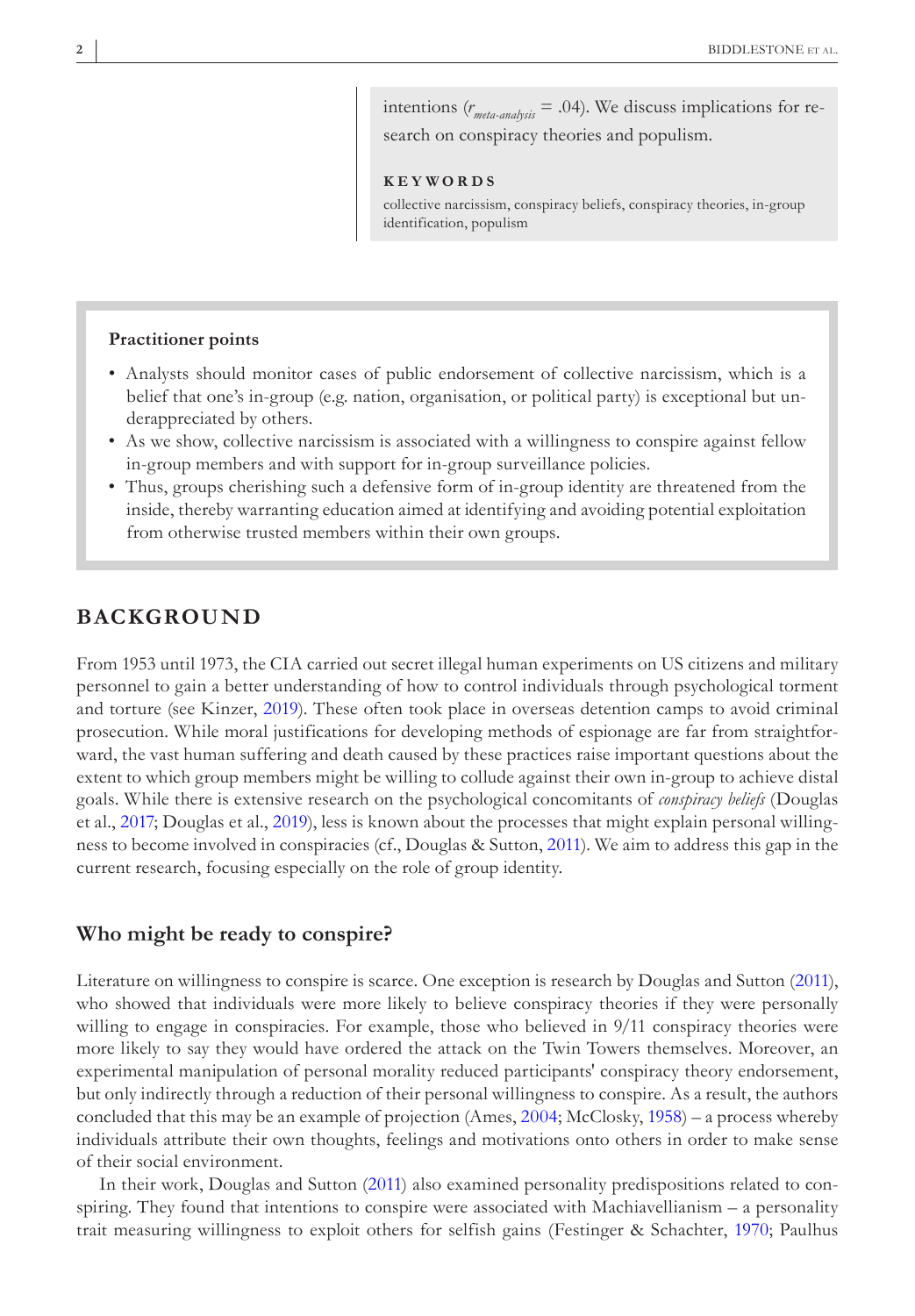& Williams, [2002](#page-21-2); see also Uscinski et al., [2021\)](#page-22-0). However, conspiring is rarely only an interpersonal endeavour. Most conspiracy theories presume that a powerful group is colluding to further their own agenda (Lewandowsky et al., [2013\)](#page-21-3) and harm one's in-group (Biddlestone et al., [2020](#page-19-0); Cichocka, Marchlewska, Golec de Zavala et al., [2016;](#page-19-1) Sternisko et al., [2020;](#page-22-1) van Prooijen & van Lange, [2014](#page-22-2)). We seek to examine whether the way people feel about their groups might also be associated with conspiratorial intentions. We argue that those high in collective narcissism – that is, those who tend to use their group for personal gains (Cichocka et al., [2021;](#page-19-2) Cichocka & Cislak, [2020;](#page-19-3) Marchlewska et al., [2020](#page-21-4)) – might be willing to engage in conspiracies against other group members to achieve their own selfish goals. Below, we discuss past work on collective narcissism, highlighting its implications for conspiracy beliefs, followed by our theoretical rationale for why this form of in-group identity might also predict intentions to engage in conspiracies.

#### **The psychological and political concomitants of collective narcissism**

People can identify with their social groups in different ways. They might feel happy about their group membership and connected to other group members. We can call this a 'conventional' in-group identification (Cameron, [2004](#page-19-4); Leach et al., [2008;](#page-21-5) Tajfel & Turner, [1979\)](#page-22-3). However, people can also be defensive about their social identities (Cichocka, [2016\)](#page-19-5) – they might believe that their in-group is exceptional but is not getting the recognition it is entitled to. Such beliefs are captured by the concept of collective narcissism (Golec de Zavala et al., [2009\)](#page-20-4). Collective narcissism is related to other measures of excessive in-group identity, such as nationalism (Golec de Zavala et al., [2016;](#page-20-5) Kosterman & Feshbach, [1989](#page-21-6); Lyons et al., [2010](#page-21-7)) or in-group glorification (Roccas et al., [2006](#page-21-8)). However, collective narcissism can be seen as a broader underlying defensive need for in-group recognition, which can be measured beyond the national context (but see also Roccas et al., [2008](#page-21-9)). For example, it can refer to religion (Marchlewska et al., [2019;](#page-21-10) Yustisia et al., [2019\)](#page-22-4), sports teams (Larkin & Fink, [2019\)](#page-21-11) or extremist organizations (Jasko et al., [2020](#page-20-6)).

Collective narcissism is thought to be generally motivated by a frustration of basic needs (Cichocka, [2016](#page-19-5); Fromm, [1973](#page-20-7)), such as the need for personal control (Cichocka et al., [2018](#page-19-6); Marchlewska et al., [2020](#page-21-4)) or self-worth (Golec de Zavala et al., [2019](#page-20-8)). In line with its compensatory nature, collective narcissism is linked to defensive tendencies to perceive outgroups as threatening (Golec de Zavala et al., [2016](#page-20-5)) and to respond to threats with outgroup derogation or aggression (e.g. Golec de Zavala, Cichocka, & Iskra Golec, [2013;](#page-20-9) Lyons et al., [2010](#page-21-7)). This threat sensitivity explains why collective narcissism predicts susceptibility to conspiracy theorizing about outgroups (e.g. Cichocka, Marchlewska, Golec de Zavala et al., [2016;](#page-19-1) Golec de Zavala & Cichocka, [2012](#page-20-10)).

## Collective narcissism and intergroup conspiracy beliefs

Multiple studies show links between collective narcissism (but not in-group identification) and conspiracy beliefs. Across various countries, national narcissism (i.e. collective narcissism in reference to one's nation) predicted the endorsement and dissemination of COVID-19 conspiracy theories (Sternisko et al., [2021](#page-22-5)). In Poland, national narcissism predicted beliefs in conspiracies about foreign involvement in high-profile events, such as the Smolensk crash (Cichocka, Marchlewska, Golec de Zavala et al., [2016](#page-19-1); Soral et al., [2018](#page-22-6)). In a religious context, Marchlewska and colleagues ([2019\)](#page-21-10) found that catholic narcissism predicted belief in a so-called gender conspiracy, which assumes that 'gender studies and gender-equality activists…secretly promote an ideology designed to harm traditional values and social arrangements' (p. 766).

These findings suggest that collective narcissism is linked to conspiracy beliefs about outgroups. However, it has rarely been associated with belief in in-group conspiracies. Cichocka, Marchlewska, Golec de Zavala and colleagues [\(2016\)](#page-19-1) found that while US national narcissism predicted convictions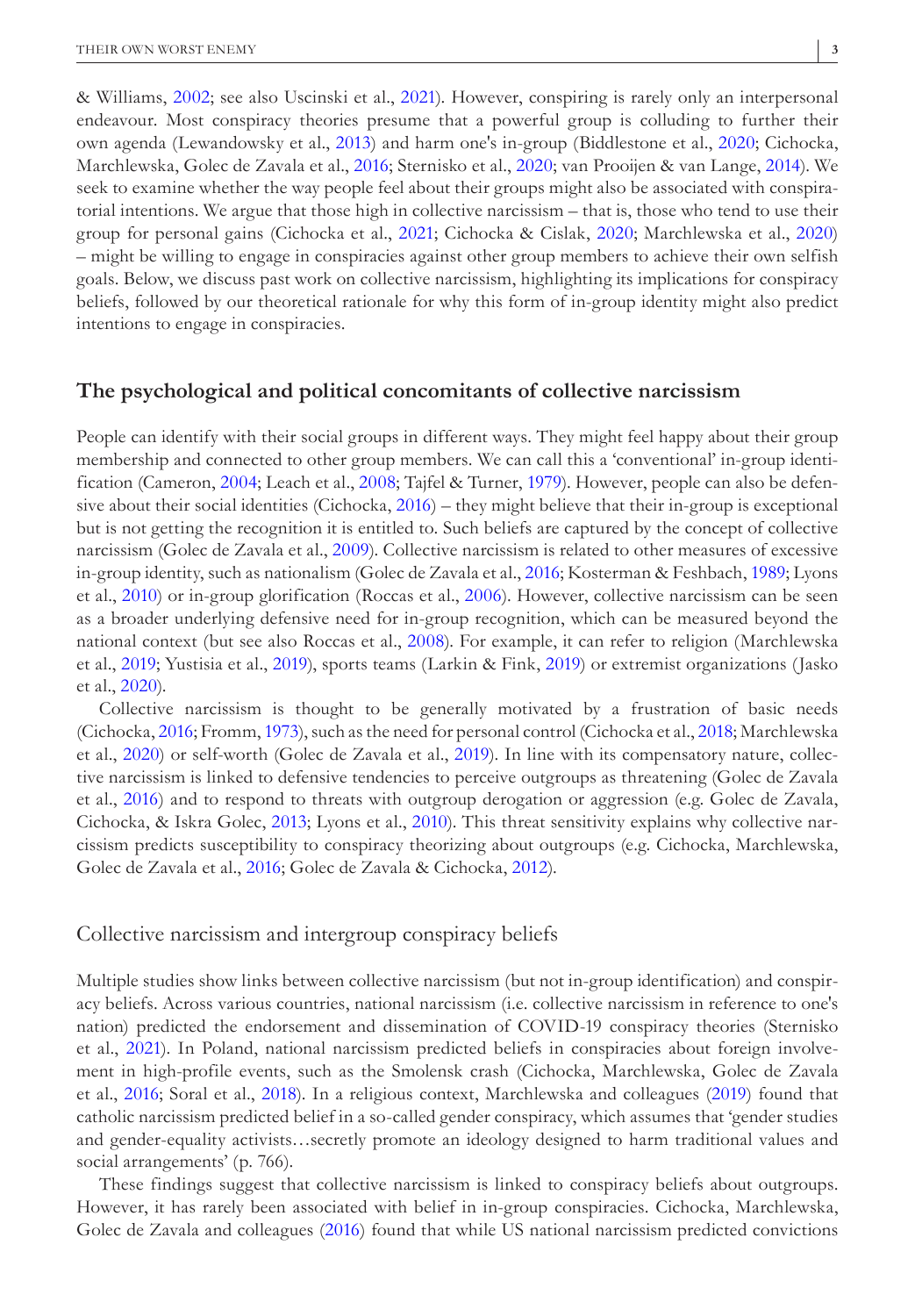that foreign governments are conspiring, it was not associated with similar convictions about own governments. However, Golec de Zavala and Federico ([2018](#page-20-11)) showed that national narcissism can be associated with a more general conspiratorial mindset – predicting a rise in generalized conspiratorial thinking over the course of the 2016 US election. This finding suggests that collective narcissism might not only be predictive of belief in outgroup conspiracies, but also of a more general tendency to believe in a Manichean distinction between 'us' and a malevolent 'them', even within one nation (see also Uscinski et al., [2016,](#page-22-7) [2021](#page-22-0)). Thus, it seems plausible that collective narcissism may be associated with belief in conspiracies within the group, perhaps offering another target to blame for the insufficient recognition of the in-group's greatness (see also Marques & Paez, [1994](#page-21-12)).

Work demonstrating the robust associations between collective narcissism and conspiracy beliefs can help explain why certain political movements are especially drawn to conspiracy theories. Studies show that national narcissism is a predictor of support for national populist parties and politicians (Cislak et al., [2020;](#page-19-7) Federico & Golec de Zavala, [2018](#page-20-12); Marchlewska et al., [2018](#page-21-13); Forgas & Lantos, [2019\)](#page-20-13), who allegedly defend the 'real people' from the malevolent national elites and often accuse others of conspiring (Bergmann, [2018;](#page-18-1) Müller, [2016](#page-21-14); van Prooijen, [2018](#page-22-8); see also Castanho Silva et al., [2017](#page-19-8)). Ironically, leaders of populist movements themselves have also been caught engaging in conspiratorial behaviours. For example, the Polish government withheld information when questioned about their secret purchasing of a surveillance technology called *Pegasus*, which would allow them to spy on citizens without their knowledge (Reuters, [2022\)](#page-21-15). President Trump was under investigation for potential collusion with Russia to interfere in the 2016 election (Weiss, [2017](#page-22-9)). We argue that collective narcissism might be a factor that explains not only a tendency to perceive conspiracies within and beyond the group, but also a willingness to conspire against fellow group members.

#### Collective narcissism and a willingness to conspire against the in-group

Recent theorizing on collective narcissism suggests that it is associated with selfish motivations (Cichocka & Cislak, [2020;](#page-19-3) Marchlewska et al., [2020](#page-21-4)). Because collective narcissism compensates for frustrated personal needs (Bertin et al., [2022](#page-19-9); Cichocka et al., [2018\)](#page-19-6), it is linked to a greater preoccupation with how the group image reflects on the individual and using the group to achieve selfish goals, than with benefiting other in-group members (Cichocka, [2016\)](#page-19-5). This lack of genuine commitment to in-group members might carry potentially problematic consequences for the in-group. For example, national narcissism predicted a greater willingness to leave one's own country for financial gains (Marchlewska et al., [2020](#page-21-4)) and supporting policies that could harm the in-group in the long run (e.g. problematic public health policies; Cislak, Marchlewska, et al., [2021](#page-19-10); Gronfeldt et al., [2022;](#page-20-14) or anti-conservation policies; Cislak et al., [2018](#page-19-11); Cislak, Cichocka et al., [2021](#page-19-12)). In the workplace context, organizational narcissism predicted treating in-group members instrumentally (i.e. using them for personal benefits; Cichocka et al., [2021\)](#page-19-2).

These findings hint at why those scoring high in collective narcissism may be willing to conspire against their in-group members: they might be especially likely to use their group to achieve their objectives. Indeed, conspiracy theories assume that people are colluding to further their own selfish agenda (Lewandowsky et al., [2013](#page-21-3)). Furthermore, in-group members may be relatively easier to take advantage of than outgroup members because they tend to be more trusting and expect fairness (Foddy et al., [2009\)](#page-20-15), but also because there is simply more information available about them to draw upon (see also Cichocka et al., [2021\)](#page-19-2). Thus, plotting against in-group members may seem even less costly and more profitable for the self than plotting against outgroup members. Furthermore, those scoring high in collective narcissism may project their selfish motivations onto other in-group members. This, in turn, might increase the perceived threat that even in-group members pose, thus making them a potential target of conspiracy theories. Following theorizing by Douglas and Sutton ([2011](#page-20-2)), we argue that a personal willingness to conspire against in-group members may be accompanied by belief in in-group conspiracies.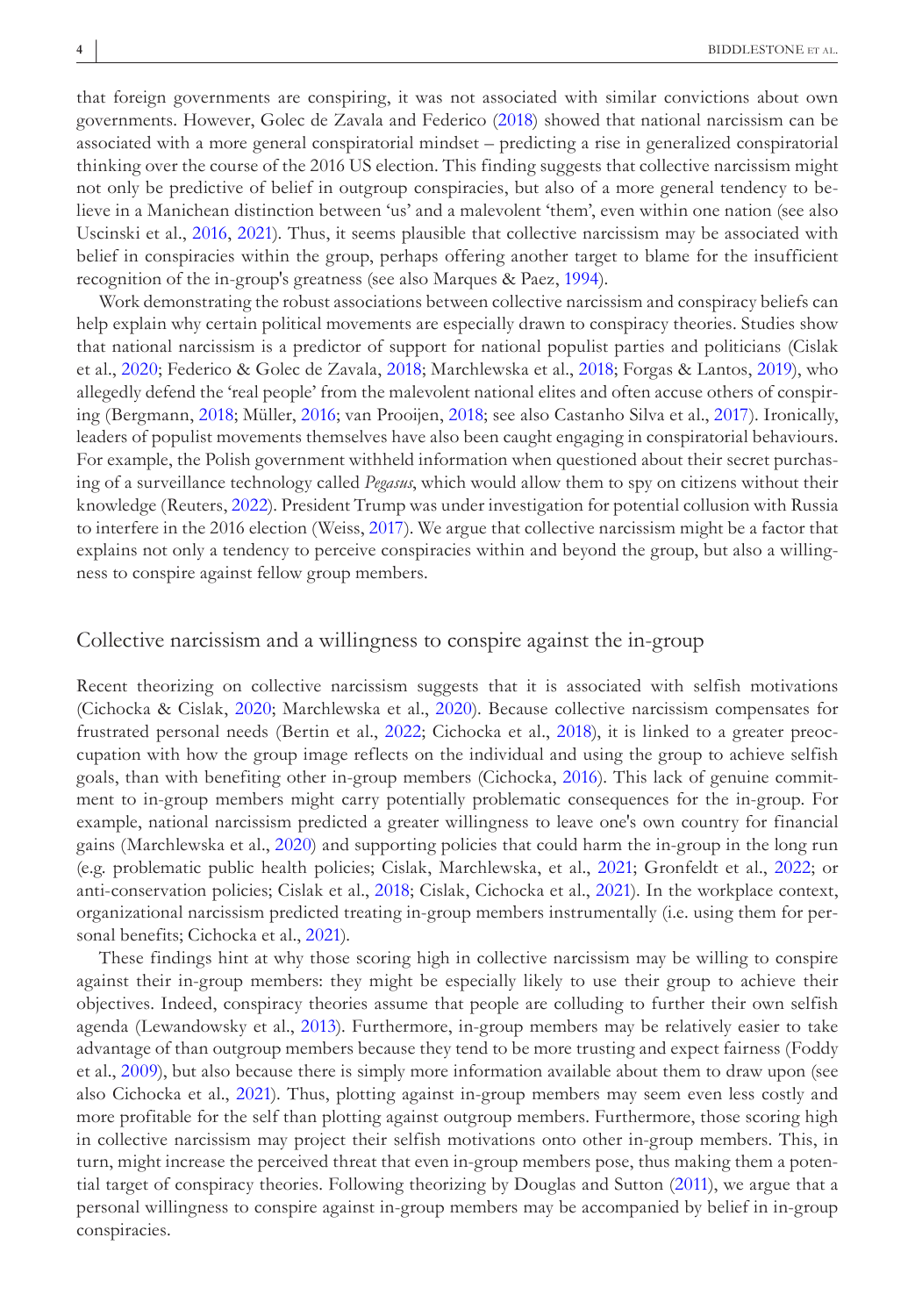Collective narcissism assumes a positive in-group evaluation and, hence, correlates with conventional in-group identification (Golec de Zavala et al., [2009\)](#page-20-4). However, the two tend to be associated with different outcomes, especially once their shared variance is accounted for. For example, while collective narcissism predicts greater outgroup prejudice, in-group identification (without the narcissistic component) predicts greater outgroup tolerance (Golec de Zavala, Cichocka, & Bilewicz, [2013\)](#page-20-16). In-group identification has also been associated with more positive outcomes for the in-group, including greater loyalty (Marchlewska et al., [2020](#page-21-4)), and lower likelihood of exploiting in-group members (Cichocka et al., [2021](#page-19-2)). Thus, we would expect in-group identification to predict lower readiness to conspire against ingroup members.

#### **Overview of the current studies**

In the present studies, we investigate predictors of a readiness to conspire against in-group members. We argue that because collective narcissism is associated with using in-group members for personal benefits, it might also be positively associated with intentions to conspire against them. We also test whether intentions to conspire against the in-group might indirectly link collective narcissism to belief in in-group conspiracies. All studies used a cross-sectional design, measuring collective narcissism, ingroup identification and conspiracy intentions against the in-group in various contexts.

In Studies 1 and 4, we investigated whether Polish national narcissism was associated with personal intentions to conspire against other Polish citizens by secretly spying on them. In Studies 2 and 3, we examined intentions to engage in a wider range of conspiracies. In Study 2, conducted in the United Kingdom, we examined the associations between organizational narcissism and conspiracy intentions in a workplace context. In Study 3, conducted in the United States, we again focused on the national context and measured national narcissism, identification and intentions to engage in even more varied conspiracies against fellow US citizens. We also included a measure of in-group conspiracy beliefs to determine whether conspiracy intentions mediate the relationship between national narcissism and belief in in-group conspiracy theories. In Study 4, we investigated the link between Polish national narcissism and conspiracy intentions, adding a measure of perceived in-group typicality to explore exactly which in-group members those high in national narcissism might be willing to conspire against. Because conspiracy intentions are likely to be positively skewed, in all studies we conducted our analyses with the use of bias-corrected bootstrapping (with 1000 resamples).<sup>1</sup> Data and pre-registration documents are posted at [https://osf.io/gxytw/.](https://osf.io/gxytw/)

## **STUDY 1**

In Study 1, we examined whether national narcissism and identification would predict individuals' intentions to engage in conspiracies against citizens of their own nation. We focused on conspiracies involving surveillance. Ideas of secret citizen monitoring feature frequently in modern conspiracy theories (e.g. Bruder et al., [2013\)](#page-19-13). For example, one conspiracy theory argues that COVID-19 vaccines contain surveillance microchips (Romano, [2020\)](#page-21-16). Although surveillance may not be considered a conspiracy in itself, *secret* surveillance without the consent of the individuals being monitored often carries an implicit conspiratorial intention. In fact, reflecting in *The Guardian* on his role as a whistle-blower against the US National Security Agency, Edward Snowden ([2021](#page-22-10)) referred to mass surveillance as a 'true conspiracy' (para. 4). A pilot study, conducted in Poland, established that national narcissism (but not national identification) predicted support for the Polish government's covert use of a surveillance software against Polish citizens (see Appendix [S1](#page-22-11)). In Study 1,

<span id="page-4-0"></span><sup>&</sup>lt;sup>1</sup>All significance levels and confidence intervals are from bootstrapped coefficients with 1000 resamples (B), standardized beta coefficients are not bootstrapped.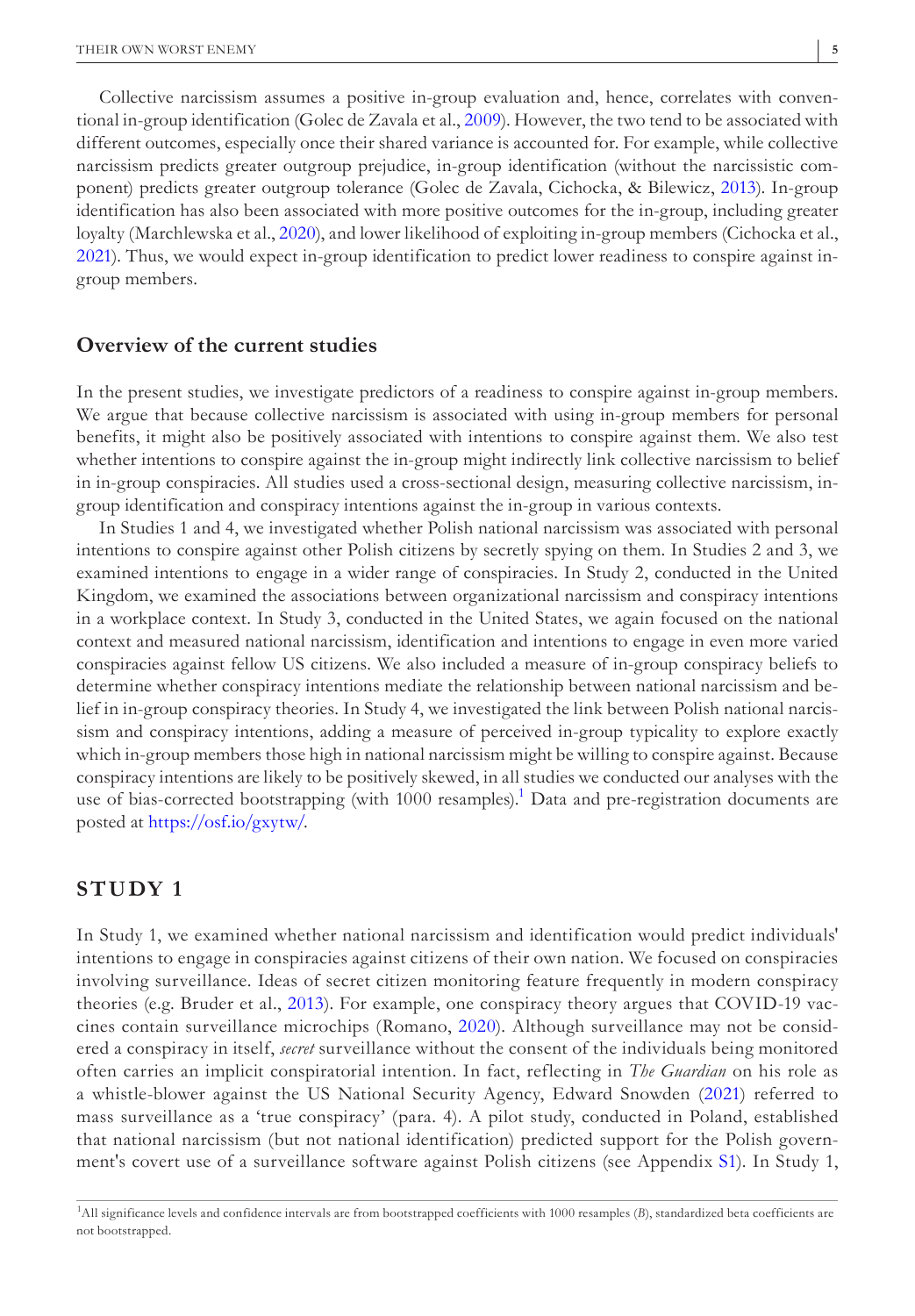|                            | $\boldsymbol{M}$ | <i>SD</i> | $\alpha$                 |                          |          |          | 4                        |
|----------------------------|------------------|-----------|--------------------------|--------------------------|----------|----------|--------------------------|
| 1. Conspiracy intentions   | 2.46             | 1.65      | .90                      | $\overline{\phantom{a}}$ | $.29***$ | .06      | $.25***$                 |
| 2. National narcissism     | 4.45             | 1.55      | .92                      |                          | $-$      | $.55***$ | $.32***$                 |
| 3. National identification | 5.23             | 1.30      | .85                      |                          |          |          | $.20***$                 |
| 4. Political ideology      | 4.00             | 1.41      | $\overline{\phantom{a}}$ |                          |          |          | $\overline{\phantom{a}}$ |

<span id="page-5-1"></span>**TABLE 1** Means, standard deviations, reliabilities and zero-order correlations (Study 1)

\*\*\**p*<.001.

we examined whether national narcissism would also predict a willingness to personally engage in secret surveillance.

## **Method**

## Participants and design

Study 1 was part of a larger survey, $^2$  $^2$  completed by 361 Polish participants, 228 men, 133 women, aged 18–77 ( $M_{\text{age}} = 43.11$ ,  $SD_{\text{age}} = 14.36$ ). Sensitivity analysis with G\*Power ( $\alpha = .05$ ,  $\beta = .80$ , two-tailed) suggested that we had enough power to detect a small effect size of  $r = .15$ . Participants filled out measures of national narcissism and identification (counterbalanced), and then of conspiracy intentions, political ideology and demographics (age, gender and education). Unless noted otherwise, we used response scales from *definitely not* (1) to *definitely yes* (7).

#### Measures

*National Narcissism* was measured with five items of the Collective Narcissism Scale (e.g. 'If Poles had a major say in the world, the world would be a much better place'; Golec de Zavala et al., [2009](#page-20-4)).

*National Identification* was measured with five items (e.g. 'I feel strong ties to other Polish people') based on Cameron's ([2004](#page-19-4)) scale.

*Conspiracy Intentions*. Three items were created to measure conspiracy intentions (see Douglas & Sutton, [2011\)](#page-20-2). Participants were asked whether, if they held a position in the government, they would 'support rapid responses of intelligence agencies' in the form of 'wiretapping citizens', 'spreading false information if the situation required it', and 'performing Internet surveillance without the consent of the observed citizens'.

*Political Ideolog y* was measured with a single item asking participants to indicate their political orientation on a scale from *definitely left-wing* (1) to *definitely right-wing* (7).

## **Results and discussion**

As hypothesized, the correlation between national narcissism and conspiracy intentions was positive and significant (Table [1\)](#page-5-1). We also observed a significant positive correlation between in-group identification and conspiracy intentions.

<span id="page-5-0"></span><sup>2</sup> Study 1 additionally included measures of support for environmental and health-related policies for purposes of different projects (Cislak, Marchlewska et al., [2021\)](#page-19-10).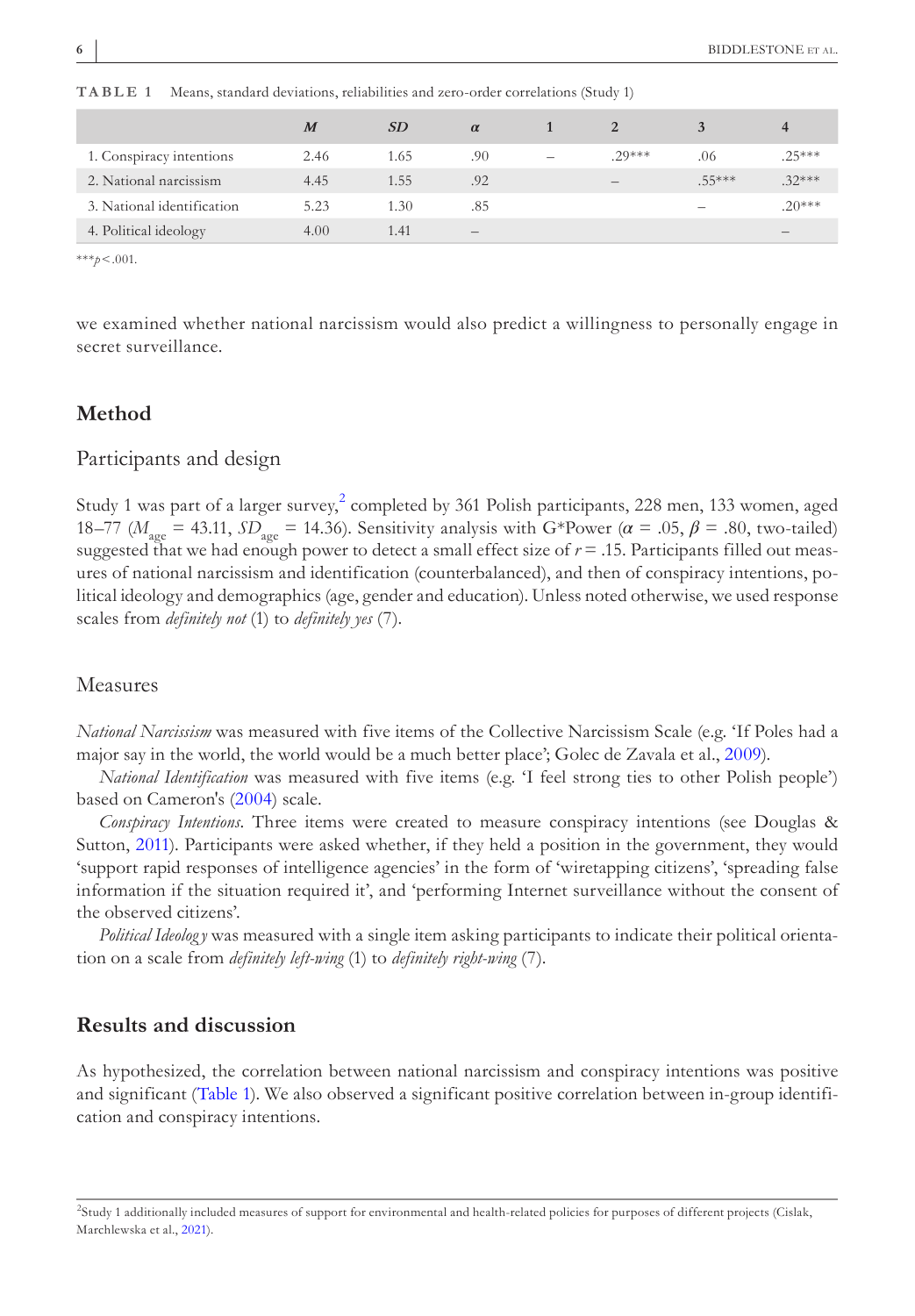| <b>Variables</b>                | $B$ [95% CI]                  |        | $\boldsymbol{p}$ |
|---------------------------------|-------------------------------|--------|------------------|
| National narcissism             | $0.34$ [0.20, 0.47]           | .32    | < 0.001          |
| National identification         | $-0.20$ [ $-0.35$ , $-0.06$ ] | $-.16$ | .007             |
| Political ideology              | $0.21$ [0.07, 0.34]           | .18    | .002             |
| Political ideology <sup>2</sup> | $0.02$ [ $-0.04$ , $0.08$ ]   | .03    | .549             |
| F                               | $F(4, 356) = 13.15, p < .001$ |        |                  |
| $R^2$<br>adj                    | .12                           |        |                  |

<span id="page-6-0"></span>**TABLE 2** Regression model with conspiracy intentions as the dependent variable (Study 1)

When the overlap between national narcissism and identification was accounted for, national identification became a significant *negative* predictor of conspiracy intentions, while the effect of national narcissism remained significant and positive (Table [2\)](#page-6-0).

Because national narcissism tends to be associated with political conservatism (Cichocka et al., [2017](#page-19-14); Golec de Zavala et al., [2009](#page-20-4)), and because we wanted to verify whether conspiracy intentions might be associated with left–right (or extremist; see van Prooijen et al., [2015](#page-22-12)) political orientation, we also tested linear and quadratic effects of political ideology. We found a significant linear effect of ideology only, suggesting that it was right-wingers, rather than extremists, that were willing to engage in conspiracies. The associations for national narcissism and national identification remained significant when adjusting for political ideology or demographics. Overall, we demonstrated that Polish national narcissism predicted intentions to conspire against fellow Poles.

## **STUDY 2**

Despite the clear conspiratorial nature of covert surveillance, it is possible that participants may interpret the intention items we used in Study 1 as solely referring to a benevolent protection of their in-group. However, benevolent intentions do not necessarily contradict conspiratorial notions. In fact, conspiratorial intentions might be perceived as a benevolent antidote to an unjust world from the conspirator's perspective (see also Moulding et al., [2016](#page-21-17)). Nevertheless, in Study 2, we sought to test whether our predictions replicate beyond the specific context of national surveillance. Study 2 focused on conspiracies in the workplace. Past research showed that belief in workplace conspiracy theories can have potentially problematic consequences, including lack of commitment or turnover intentions (Douglas & Leite, [2017;](#page-20-17) van Prooijen & de Vries, [2015](#page-22-13)). We examined predictors of people's readiness to engage in a range of workplace conspiracies, such as secret surveillance or corrupt employee favouritism.

Study 2 was conducted with UK participants working in teams. We tested the hypothesis that workplace conspiracy intentions would be positively predicted by high team narcissism (but not team identification). The hypotheses, design and analyses were pre-registered.

## **Method**

## Participants and design

A priori power analysis using the average social psychology effect size (*r* = .21; Richard et al., [2003](#page-21-18)) determined that a sample size of 173 would achieve a power of .80. The survey was completed by 174 participants, 50 men, 124 women, aged 20–68 (*M* age = 37.93, *SD* age = 10.91). Participants filled out measures of collective narcissism and identification in relation to their workplace teams, workplace conspiracy intentions and demographics (age, gender and education).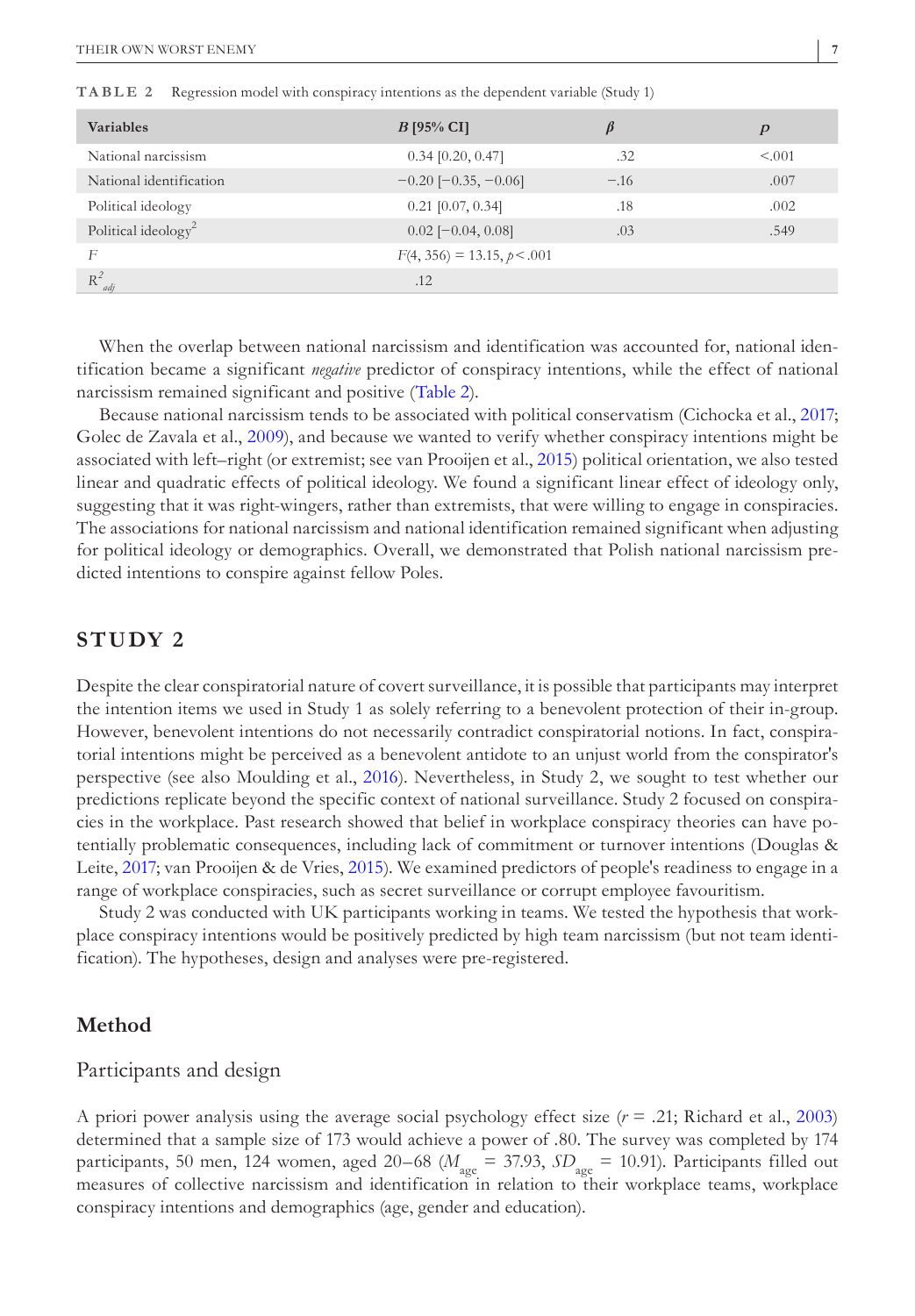| 1. Workplace conspiracy intentions<br>.80<br>$-.17*$<br>0.65<br>1.56<br>.10<br>$\qquad \qquad -$ |  |
|--------------------------------------------------------------------------------------------------|--|
| 2. Team narcissism<br>.70<br>$.23***$<br>4.18<br>0.96                                            |  |
| 3. Team identification<br>0.98<br>.89<br>4.58<br>$\overline{\phantom{a}}$                        |  |

<span id="page-7-0"></span>**TABLE 3** Means, standard deviations, reliabilities and zero-order correlations (Study 2)

\**p*<.05. *\*\*p*<.01.

<span id="page-7-1"></span>**TABLE 4** Regression model with workplace conspiracy intentions as the dependent variable (Study 2)

| <b>Variables</b>    | $B$ [95% CI]                  |        |      |
|---------------------|-------------------------------|--------|------|
| Team narcissism     | $0.10$ [0.01, 0.20]           | .15    | .044 |
| Team identification | $-0.14$ [ $-0.24$ , $-0.05$ ] | $-.21$ | .011 |
| F                   | $F(2, 171) = 4.58, p = .012$  |        |      |
| $R^2$<br>adi        | .04                           |        |      |

#### Measures

*Team Narcissism* was measured with five items of the Collective Narcissism Scale (Golec de Zavala, Cichocka, & Bilewicz, [2013](#page-20-16)), in relation to the team that participants worked in (e.g. 'Not many people seem to understand the importance of my team'), with responses from *strongly disagree* (1) to *strongly agree* (7).

*Team Identification* was measured with Cameron's [\(2004\)](#page-19-4) 12-item identification scale used in reference to one's team (e.g. 'Being a member of my team is an important reflection of who I am'), with responses from *strongly disagree* (1) to *strongly agree* (7).

*Conspiracy Intentions*. Five items were created to measure workplace conspiracy intentions. Participants read the following introduction 'Imagine you've learned that some of your friends secretly coordinated to engage in activities that would help you gain advantage over other members of your team. To what extent would you be willing to join the following activities in your workplace…'. They were then presented with five scenarios and asked whether they would 'promote underperforming but loyal teammates', 'spread false information about them', 'secretly control other team members' computers', 'monitor their web activity', and 'record their phone conversations', with responses from *definitely not* (1) to *definitely yes* (5).

#### **Results and discussion**

Conspiracy intentions were negatively correlated with team identification, but unrelated to team narcissism (Table [3](#page-7-0)). However, when their shared variance was accounted for in a regression model (Table [4](#page-7-1)), we found that conspiracy intentions were positively predicted by team narcissism and negatively predicted by team identification. When we additionally controlled for demographics, the positive link for team narcissism became only marginally significant,  $B = 0.10$ ,  $95\%$  CI [0.01, 0.19],  $\beta = .15$ ,  $p = .055$ (although note that the standardized effect size remained identical). Thus, findings in the workplace context were less consistent than in the national context.

## **STUDY 3**

In Study 3, we again examined political conspiracies, this time in the United States. Despite the more varied conspiracy items in Study 2, most items so far have focused on intentions to conspire through secret surveillance. Therefore, in Study 3, we planned to measure a wider range of conspiratorial scenarios. We also examined whether, in line with Douglas & Sutton ([2011\)](#page-20-2), personal willingness to conspire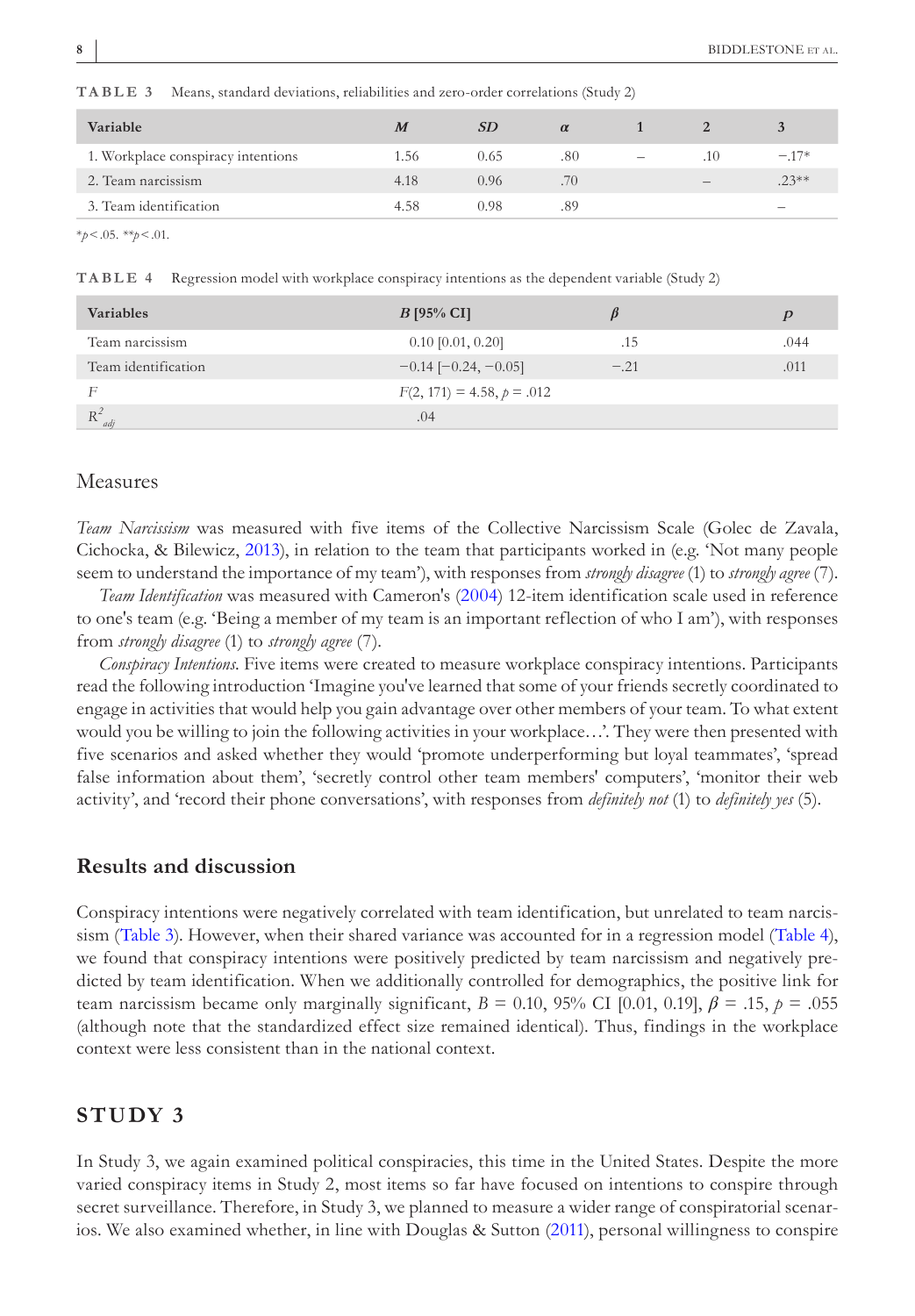would be associated with belief in in-group conspiracies. Past work has found mixed evidence for the link between national narcissism and belief in own government conspiracies (Cichocka, Marchlewska, Golec de Zavala et al., [2016;](#page-19-1) Golec de Zavala & Federico, [2018\)](#page-20-11). We argue that national narcissism may be associated with in-group conspiracy beliefs positively insofar as it is linked to conspiracy intentions. Thus, we tested the hypotheses that US national narcissism would positively predict intentions to conspire against the national in-group and that these intentions would positively predict conspiracy beliefs about the national in-group. The design, hypotheses and analyses were pre-registered. Given past research linking national narcissism to support for Trump's presidency (Golec de Zavala & Federico, [2018](#page-20-11); Marchlewska et al., [2018\)](#page-21-13), we also conducted exploratory analyses investigating the role of support for Trump (vs. Clinton) in these processes.

## **Method**

#### Participants and design

According to Fritz and MacKinnon ([2007\)](#page-20-18), a mediation analysis expecting small effect sizes ( $\alpha$  = .14;  $\beta$  = .14) requires a sample size of 462 to achieve a power of .80. The survey was completed by 471 participants recruited from *Prolific*, 234 men, 229 women (eight other), aged 18–77 (*M* age = 36.94, *SD* age = 12.08). To achieve balance in terms of political ideology, participants were pre-screened so that about half voted for Trump ( $N = 235$ ), while others voted for Clinton ( $N = 236$ ) in the 2016 election.

Participants completed the national narcissism and identification scales (counterbalanced) and were next randomly presented with belief items and conspiracy intention items (counterbalanced). These items were grouped so that participants did not see both versions of the same item (see Appendix [S1](#page-22-11)). Finally, participants reported political ideology and demographics (age and gender).<sup>[3](#page-8-0)</sup>

#### Measures

*National Narcissism* was measured as in Study 2, referencing the United States as the in-group, on a scale from *strongly disagree* (1) to *strongly agree* (5).

*National Identification* was measured with Leach and colleagues' ([2008](#page-21-5)) 4-item in-group satisfaction sub-scale (e.g. 'I think that Americans have a lot to be proud of'), on a scale from *strongly disagree* (1) to *strongly agree* (5).

*Conspiracy Beliefs about the In-group*. Eight items from the Generic Conspiracist Belief Scale (GCB; Brotherton et al., [2013](#page-19-15)) were selected because they refer to the government or institutions (e.g. 'the government is involved in the murder of innocent citizens and/or well-known public figures, and keeps this a secret'). Participants responded to four items on a scale from *definitely not true* (1) to *definitely true* (5), while the remaining four were used to measure conspiracy intentions.

*Conspiracy Intentions*. We altered the eight selected GCB items to measure intentions to conspire with the US government. For example, the GCB item 'The government permits or perpetrates acts of terrorism on its own soil, disguising its involvement' was altered to 'If it was necessary, I would work with the government to carry out acts of terrorism on my own soil, disguising our involvement', and 'The spread of certain viruses and/or diseases is the result of the deliberate, concealed efforts of some organization' was altered to 'If asked, I would aid organizations in concealing efforts that could lead to the spread of certain viruses and/or diseases.' Participants responded to four items on a scale from *I would never do this* (1) to *I would definitely do this* (5), while the remaining four were used to measure beliefs.

*Political Ideology* was measured with a single item: 'Overall, where would you place yourself, on the following scale of liberalism-conservatism?', on a scale from *extremely liberal* (1) to *extremely conservative* (5).

<span id="page-8-0"></span><sup>&</sup>lt;sup>3</sup>We also measured education, but the item included an error. Nevertheless, controlling for education did not affect the pattern of results.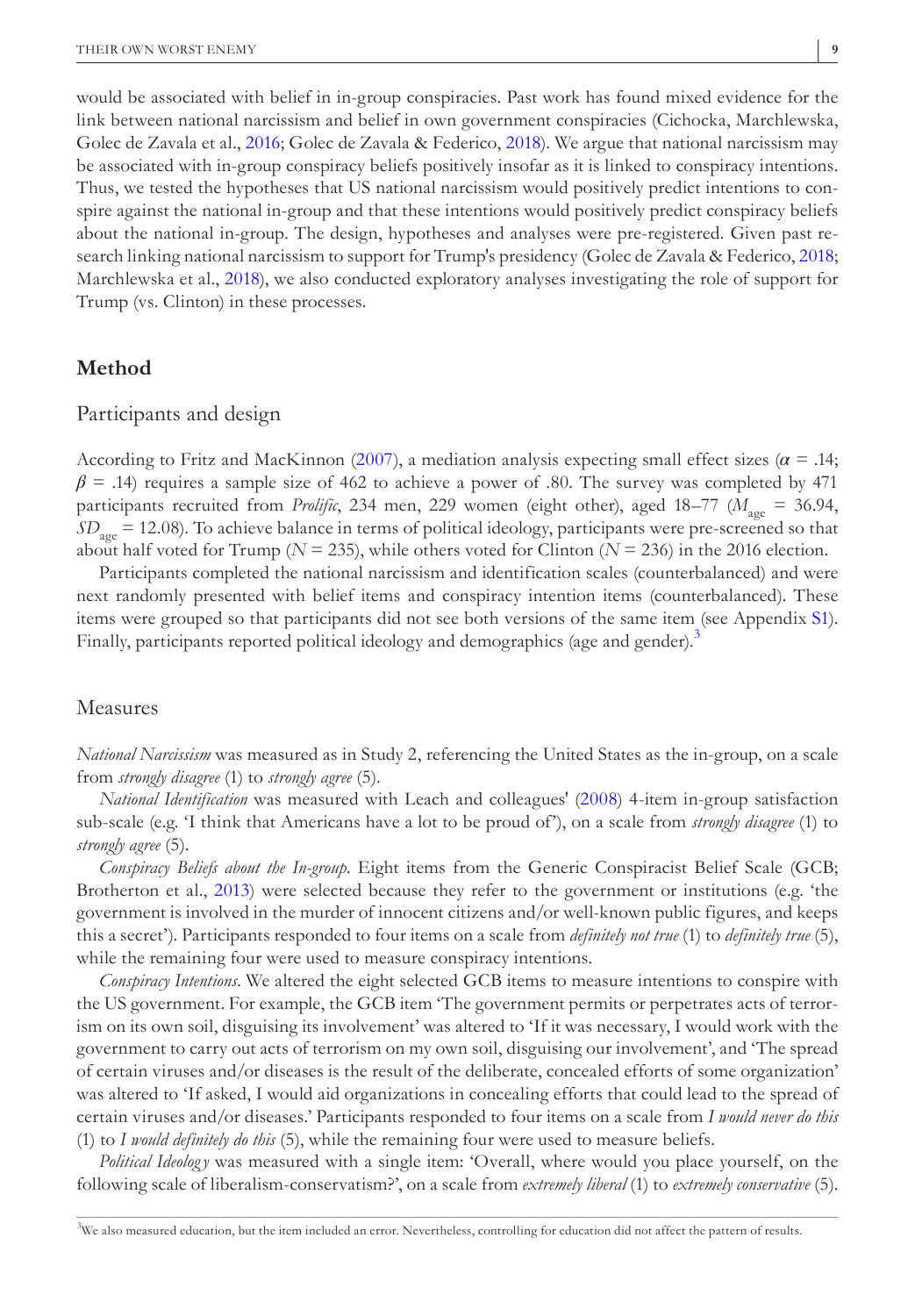|                            | $\boldsymbol{M}$ | SD   | $\alpha$                 | 2        |         | $\overline{\mathbf{4}}$ | 5        |
|----------------------------|------------------|------|--------------------------|----------|---------|-------------------------|----------|
| 1. Conspiracy beliefs      | 2.99             | 1.07 | .83/.85                  | $.13***$ | $-.04$  | $-18***$                | $-.10*$  |
| 2. Conspiracy intentions   | 1.54             | 0.69 | .71                      | –        | $27***$ | $.17***$                | $.13***$ |
| 3. National narcissism     | 2.51             | 0.98 | .90                      |          | -       | $73***$                 | $.64***$ |
| 4. National identification | 3.85             | 1.09 | .94                      |          |         |                         | $.60***$ |
| 5. Political ideology      | 2.83             | 1.26 | $\overline{\phantom{0}}$ |          |         |                         |          |

<span id="page-9-0"></span>**TABLE 5** Means, standard deviations, reliabilities and zero-order correlations (Study 3)

*Note*: Reliability of conspiracy beliefs is reported for the two versions of the scale. Reliability of the conspiracy intentions measure was the same in both versions.

\**p*<.05. \*\**p*<.01. \*\*\**p*<.001.

## **Results**

As hypothesized, the correlation between national narcissism and conspiracy intentions was positive and significant, as was the relationship between conspiracy intentions and in-group conspiracy beliefs (Table [5](#page-9-0)). National narcissism did not significantly correlate with in-group conspiracy beliefs.

We then conducted hierarchical regression analyses. In the first model, conspiracy intentions were positively predicted by national narcissism, but not by national identification or political ideology (linear or extremist; Table [6\)](#page-10-0). We tested a similar model with in-group conspiracy beliefs as the dependent variable (Table [6](#page-10-0)), showing that these beliefs were positively predicted by national narcissism and negatively predicted by national identification. Political ideology (linear or extremist) did not predict national conspiracy beliefs. This pattern of results remained similar when we controlled for demographics.

We then tested the hypothesis that conspiracy intentions would account for the relationship between national narcissism and in-group conspiracy beliefs. Using Model 4 in SPSS PROCESS, we tested an indirect path model, with national narcissism as the predictor (controlling for national identification, alongside both linear and quadratic political ideology), in-group conspiracy beliefs as the dependent variable, and conspiracy intentions as the mediator. National narcissism significantly predicted conspiracy intentions, which, in turn, predicted in-group conspiracy beliefs. Conspiracy intentions significantly mediated the relationship between national narcissism and conspiracy beliefs, standardized indirect relationship = .05, 95% CI  $[0.01, 0.10]$ <sup>[4](#page-9-1)</sup> (Figure [1\)](#page-10-1).

In line with our pre-registration, we conducted exploratory analyses to examine the effect of being a Trump (vs. Clinton) voter. Intentions to conspire against the national in-group were significantly higher among Trump (vs. Clinton) voters,  $t(418.58) = 3.74$ ,  $p < .001$ . Furthermore, Trump (vs. Clinton) voters were significantly higher in national identification,  $t(447.94) = 13.50$ ,  $p < .001$ , and national narcissism  $t(439.27) = 17.12$ ,  $p < .001$ . However, there was no significant difference in in-group conspiracy beliefs between voters,  $t(469) = 0.30$ ,  $p = .77$ . Controlling for Trump (vs. Clinton) vote did not change the pattern of results of our main regression models (see Appendix [S1](#page-22-11)).

### **Discussion**

Study 3 offered further support for our hypotheses. Even though our measure included items that would blatantly refer to engaging in secretly harming fellow citizens, US national narcissism (but not identification) significantly predicted intentions to engage in such governmental conspiracies. Interestingly, voting for Trump (vs. Clinton) was also associated with higher conspiracy intentions (although not ingroup conspiracy beliefs).

<span id="page-9-1"></span><sup>4</sup> This was contrary to our pre-registered suppression hypothesis, in which we expected national narcissism to be negatively associated with conspiracy beliefs directly and positively associated with conspiracy beliefs indirectly via conspiracy intentions. Instead, although the correlation between national narcissism and in-group conspiracy beliefs was non-significant, our regression analyses, which controlled for in-group identification, revealed that national narcissism positively predicted conspiracy beliefs regardless of intentions being accounted for.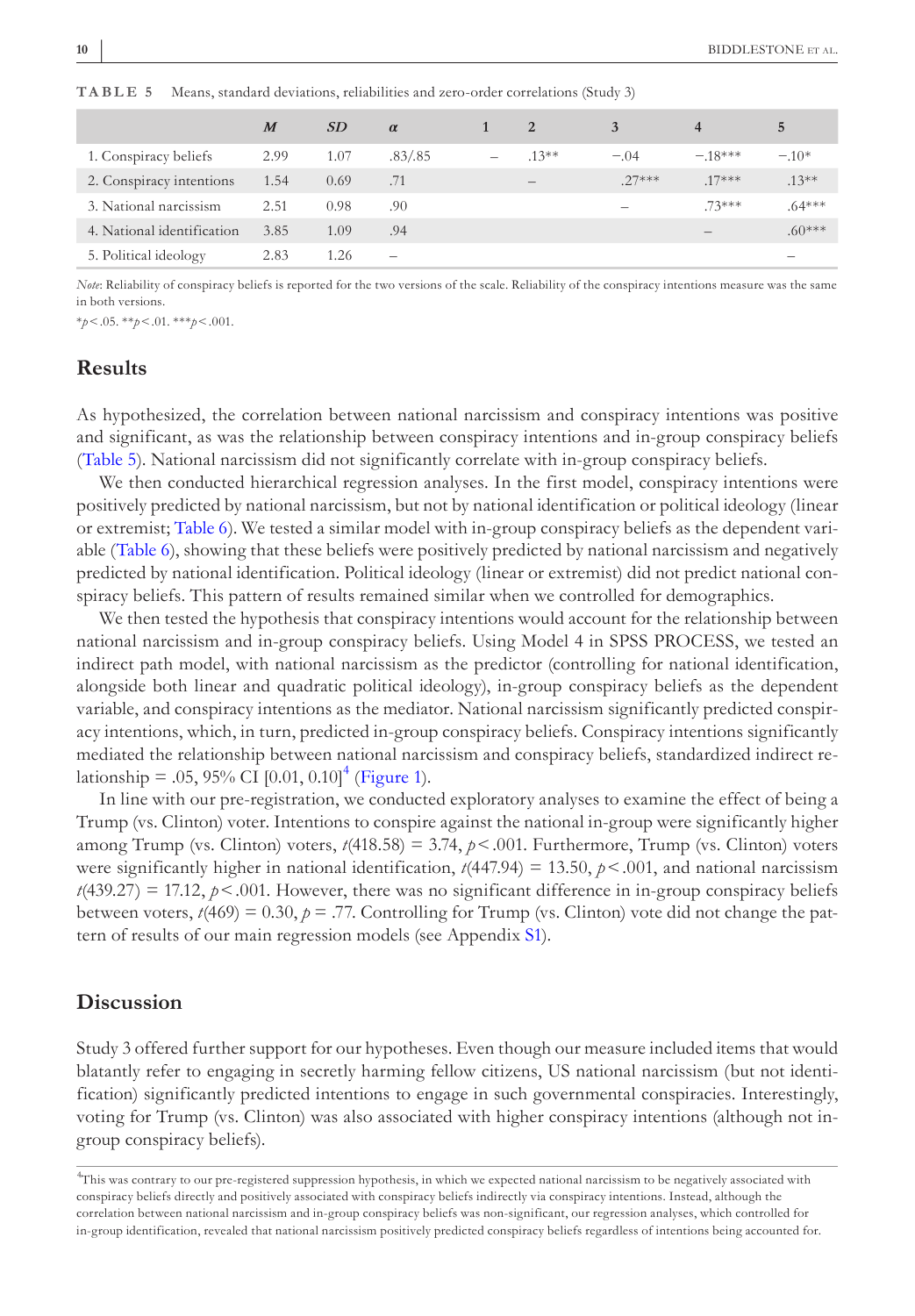|                                 | Conspiracy intentions        |        |                  | Conspiracy beliefs            |         |                  |  |
|---------------------------------|------------------------------|--------|------------------|-------------------------------|---------|------------------|--|
| <b>Variables</b>                | $B$ [95% CI]                 | ß      | $\boldsymbol{p}$ | $B$ [95% CI]                  | $\beta$ | $\boldsymbol{p}$ |  |
| National narcissism             | $0.24$ [0.12, 0.37]          | .34    | < 0.01           | $0.25$ [0.08, 0.42]           | .23     | .004             |  |
| National identification         | $-0.03$ [ $-0.11$ , 0.05]    | $-.05$ | .428             | $-0.32$ [ $-0.48$ , $-0.17$ ] | $-.31$  | < 0.01           |  |
| Political ideology              | $-0.03$ [ $-0.13$ , 0.06]    | $-.06$ | .538             | $-0.05$ [ $-0.17, 0.07$ ]     | $-.06$  | .334             |  |
| Political ideology <sup>2</sup> | $-0.02$ [ $-0.07, 0.02$ ]    | $-.05$ | .355             | $-0.01$ [ $-0.08$ , 0.07]     | $-.001$ | .984             |  |
| F                               | $F(4, 466) = 9.87, p < .001$ |        |                  | $F(4, 466) = 6.53, p < .001$  |         |                  |  |
| $R^2$<br>adj                    | .07                          |        |                  | .05                           |         |                  |  |

<span id="page-10-0"></span>**TABLE 6** Regression model with conspiracy intentions and beliefs as dependent variables (Study 3)



<span id="page-10-1"></span>**FIGURE 1** Indirect relationship between national narcissism and conspiracy beliefs via intentions (Study 3). *\*p*<.05. *\*\*p*<.01. *\*\*\*p*<.001. Entries are standardized coefficients; the direct path is reported in brackets; the total effect is reported without brackets. All paths controlled for political ideology (both linear and quadratic) and national identification

In line with our hypothesis, conspiracy intentions mediated the relationship between national narcissism and in-group conspiracy beliefs. However, contrary to our expectations, national narcissism still positively predicted in-group conspiracy beliefs even when we accounted for conspiracy intentions. This contradicts past research by Cichocka, Marchlewska, Golec de Zavala and colleagues ([2016\)](#page-19-1), who found that US national narcissism was not associated with conspiracy beliefs about the in-group, but is consistent with more recent research by Golec de Zavala and Federico [\(2018](#page-20-11)), who found that national narcissism was associated with generalized belief in conspiracies, especially after the 2016 Trump election (see also Bertin et al., [2021](#page-19-16)). Arguably, the highly polarized context of the Trump presidency might have also intensified the association between national narcissism and in-group conspiracy beliefs (see Kofta & Sedek, [2005](#page-21-19)). As Study 3 was correlational, it did not allow us to establish the causal association between conspiracy intentions and beliefs. Thus, it is possible that suspecting other in-group members of conspiring would also further predict intentions to engage in conspiracies.<sup>5</sup>

## **STUDY 4**

Study 3 indicated that a willingness to conspire against fellow in-group members might explain the link between collective narcissism and conspiracy beliefs about the in-group. Interestingly, we found that

<span id="page-10-2"></span><sup>5</sup> Note, however, that the zero-order correlation between collective narcissism and in-group conspiracy beliefs was non-significant until the overlap in variance with other variables was accounted for. Furthermore, the alternative indirect relationship between collective narcissism and conspiracy intentions through conspiracy beliefs about the in-group was weaker than that of the hypothesized path, standardized indirect relationship = .03, 95% CI [.01, .06].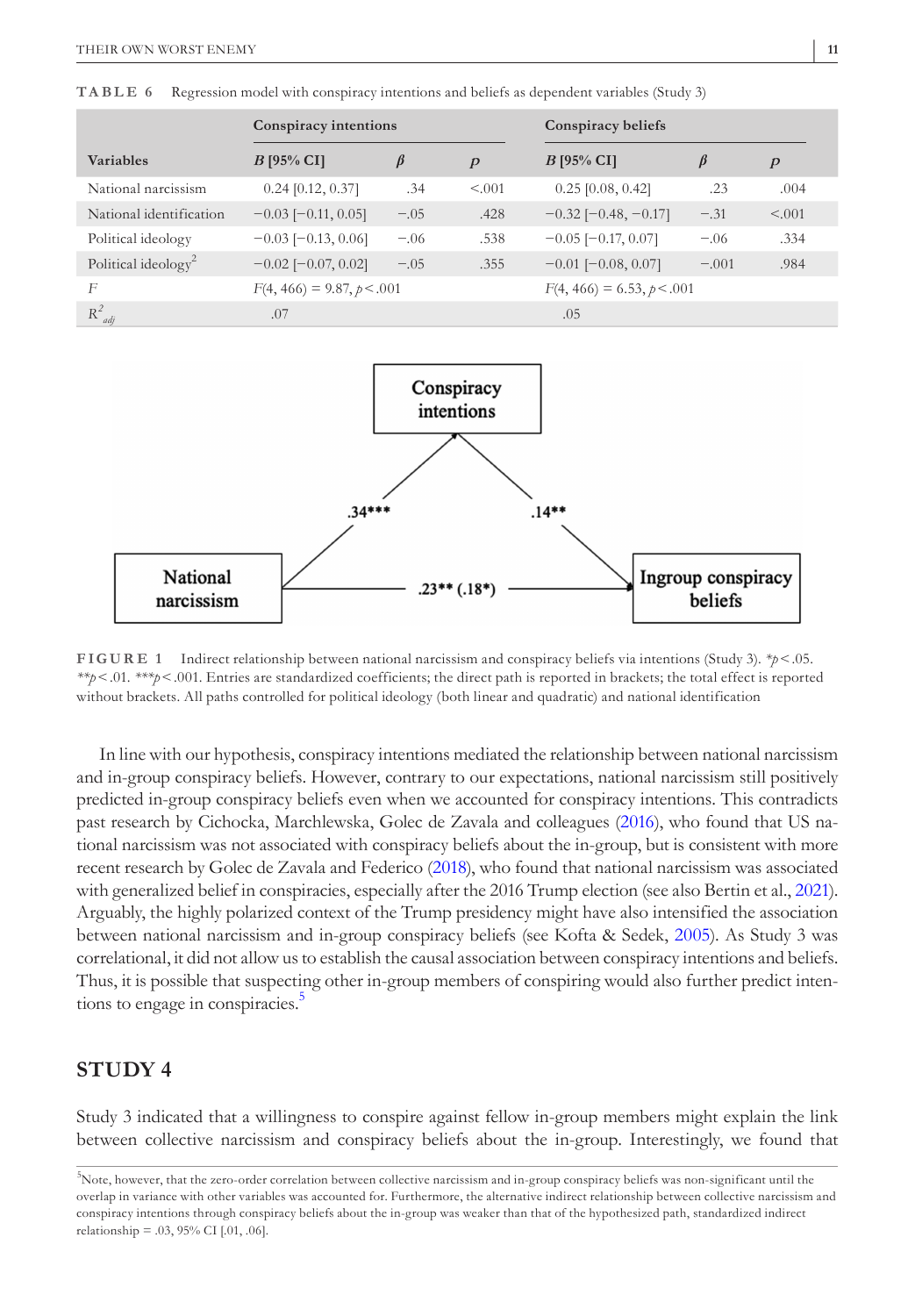willingness to conspire was stronger among Trump (vs. Clinton) voters. Populists, like Trump, are thought to assert who the 'real' members of society are, showing hostility towards those who do not fit into that category (Müller, [2016](#page-21-14)). Thus, on the one hand, one could argue that those high in collective narcissism might only be willing to conspire against those in their in-group that they do not perceive as typical members. On the other hand, those high in collective narcissism may be even more prone to conspiring against typical in-group members, as these members may be less suspicious towards them (Foddy et al., [2009\)](#page-20-15) and less sensitive to potential in-group threat. To investigate these possibilities, Study 4 measured the extent to which those willing to conspire perceived the targets of their conspiring as typical of the in-group.

Furthermore, Study 4 sought to examine whether the relationship between collective narcissism and conspiracy intentions can be accounted for by other variables that may predict general willingness to conspire. For example, as shown by Douglas and Sutton [\(2011](#page-20-2)), conspiracy intentions are related to Machiavellianism. Therefore, Study 4 accounted for Machiavellianism, alongside the other Dark Triad personality traits of psychopathy and individual narcissism (Paulhus & Williams, [2002\)](#page-21-2). Moreover, several intention items we have relied on so far have focused on conspiratorial surveillance. Past work has shown that support for government authority to engage in surveillance and censorship (e.g. Cohrs et al., [2005;](#page-19-17) Zhai et al., [2022](#page-22-14)) is linked to social dominance orientation (SDO; Pratto et al., [1994\)](#page-21-20). Thus, we checked whether SDO might also play a role in the willingness to engage in surveillance conspiracies. Theoretically, SDO may also be linked to a general willingness to conspire as an attempt to protect against group members perceived as threatening to the in-group's competitive status or dominance (see Perry et al., [2013\)](#page-21-21). Consequently, we tested whether national narcissism remains a robust predictor of conspiracy intentions when controlling for the Dark Triad and SDO. The hypotheses, design and analyses were pre-registered.

#### **Method**

#### Participants and design

Our a priori power analysis was conducted to account for the interaction between national narcissism and perceived in-group typicality. G\*Power indicated that to detect a knockout interaction using the effect size of  $r = .26^6$  $r = .26^6$  $r = .26^6$  with a power of .80, a minimum sample size of 444 was required. To account for possible order effects, we planned to collect double this required sample size (see the pre-registration for details). The survey was completed by 1064 Polish participants, 516 men, 548 women, aged 18–83 (*M* age = 47.07, *SD* age = 16.31). Roughly half completed the perceived in-group typicality items before the conspiracy intentions items  $(N = 539)$ , and the other half completed the conspiracy intentions items before the perceived in-group typicality items (*N* = 525).

Participants completed the measures of national narcissism, identification, SDO and Dark Triad personality traits in randomized order. Then, they were presented with the perceived in-group typicality and conspiracy intentions items (counterbalanced). Finally, participants reported their political ideology, voting intentions and demographics (age, gender and education). Unless noted otherwise, we used response scales from *definitely no(t)* (1) to *definitely yes* (7).

#### Measures

*National Narcissism* (*M* = 4.21, *SD* = 1.71, *α* = .94) and *National Identification* (*M* = 5.32, *SD* = 1.40,  $\alpha$  = .89) were measured as in Study 1.

<span id="page-11-0"></span><sup>6</sup> This was obtained from the meta-analytic association between collective narcissism and support for conspiratorial actions for the pilot and three main studies so far.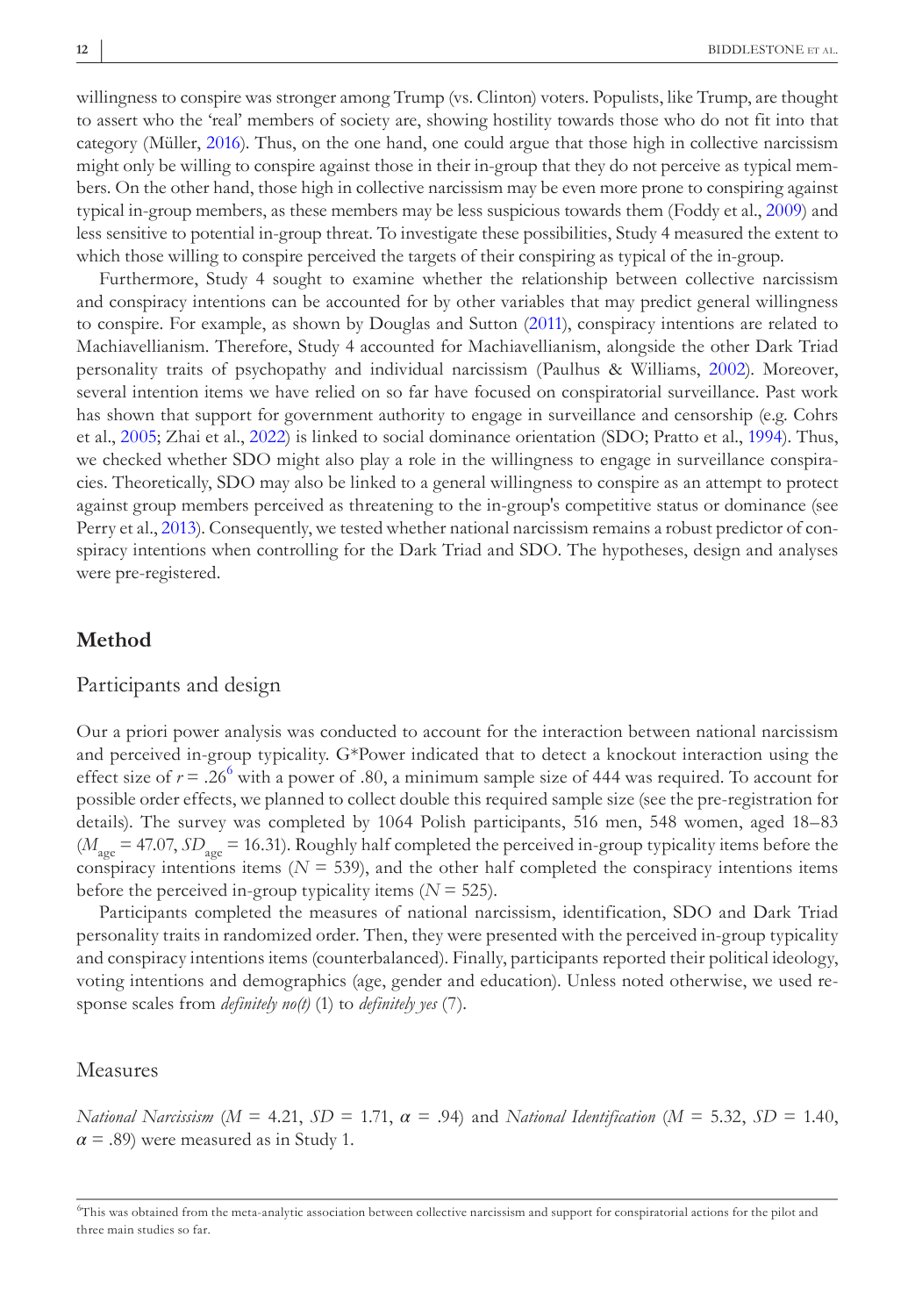*Social Dominance Orientation* (*M* = 2.60, *SD* = 1.04, *α* = .64) was measured using Pratto and colleagues' [\(2013](#page-21-22)) Polish version of the four-item Short Social Dominance Orientation scale (e.g. 'Group equality should be our ideal' [reverse-coded]).

*Dark Triad Personality Traits* were measured using Czarna and colleagues' ([2016\)](#page-20-19) Polish translation of the 12-item Dirty Dozen scale, capturing individual narcissism (*M* = 2.88, *SD* = 1.37, *α* = .84; e.g. 'I tend to seek prestige or status'), psychopathy ( $M = 2.47$ ,  $SD = 1.22$ ,  $a = .76$ ; e.g. 'I tend to lack remorse') and Machiavellianism ( $M = 2.23$ ,  $SD = 1.29$ ,  $a = .88$ ; e.g. 'I tend to manipulate others to get my way').

*Conspiracy Intentions* ( $M = 2.37$ ,  $SD = 1.49$ ,  $a = .86$ ) were measured similarly to Study 1, with three items asking participants how likely they would be to engage in secret wiretapping, the monitoring of web activity, and spreading false information about fellow Poles.

*Perceived In-group Typicality* (*M* = 3.41, *SD* = 1.50, *α* = .88) was measured with three items asking participants how similar to typical Poles they believe citizens who are wiretapped, have their web activity monitored, and have false information spread about them by the Polish secret service to be, using a response scale from *not at all similar* (1) to *very similar* (7).

*Political Ideology* ( $M = 3.98$ ,  $SD = 1.59$ ) was measured as in Study 1.

*Voting Intentions* were measured by asking participants 'If parliamentary elections were held in Poland today, what party/election committee would you be willing to vote for?' Participants indicated their response from a list of parties (the national populist party in power, *Law and Justice N* = 208, coded as 1 versus other  $N = 856$ , coded as 0; see Appendix [S1](#page-22-11) for all options presented).

*Demographics*. Age, gender and education ( $M = 2.75$ ,  $SD = 0.90$ ) were measured as in Study 1.

#### **Results**

As hypothesized, Polish national narcissism (but not identification) had a significant positive correlation with conspiracy intentions (Table [7\)](#page-13-0). Furthermore, right-wing ideology, perceived in-group typicality, SDO, individual narcissism, psychopathy and Machiavellianism all had positive significant relationships with conspiracy intentions.

Next, in line with our pre-registration, we constructed a regression model with national narcissism and identification as predictors, and conspiracy intentions as the dependent variable using the *lavaan* R package. As hypothesized, conspiracy intentions were positively predicted by national narcissism, *B* = 0.29, 95% CI [0.22, 0.35],  $\beta$  = .33,  $p$  < .001, and negatively predicted by national identification, *B* = −0.18, 95% CI [−0.26, −0.10], *β* = −.17, *p*<.001; *F*(2, 1061) = 38.68, *p*<.001, *R<sup>2</sup> adj* = .07.

We then proceeded to our pre-registered exploratory analyses. We conducted regression analyses with national narcissism, identification, SDO, Machiavellianism, narcissism, and psychopathy as predictors, and conspiracy intentions as the dependent variable. In this model, the relationship between national narcissism (but not identification) and conspiracy intentions remained positive and significant (Table [8](#page-13-1)). Furthermore, this relationship even remained significant when additionally controlling for political orientation (political ideology, linear and quadratic, voting intentions) and demographic variables (age, gender and education; see Table [8](#page-13-1)). Of the co-variates, conspiracy intentions were positively predicted by SDO, Machiavellianism, psychopathy and voting intentions and negatively predicted by age.

Finally, to investigate the way in which those willing to conspire perceive the in-group members they are targeting, we conducted a regression analysis with national narcissism (mean-centred), identification, perceived in-group typicality (mean-centred) and an interaction term between national narcissism and perceived in-group typicality as the predictors, and conspiracy intentions as the dependent variable,  $F(4, 1059) = 71.93$ ,  $p < .001$ ,  $R^2_{adj} = .21$ . This model revealed that conspiracy intentions were positively predicted by national narcissism,  $B = 0.25$ , 95% CI [0.19, 0.31],  $\beta = .29$ ,  $p < .001$ , perceived in-group typicality,  $B = 0.36$ , 95% CI [0.30, 0.41],  $\beta = .36$ ,  $\gamma$  < .001, and the interaction between national narcissism and perceived in-group typicality,  $B = 0.07$ , 95% CI [0.04, 0.09],  $\beta = .13$ ,  $p < .001$ , and negatively predicted by national identification,  $B = -0.16$ , 95% CI [−0.23, −0.09],  $\beta = -15$ ,  $p < .001$ . When controlling for all other variables measured, all coefficients except the one for national identification remained significant (see Appendix [S1](#page-22-11)).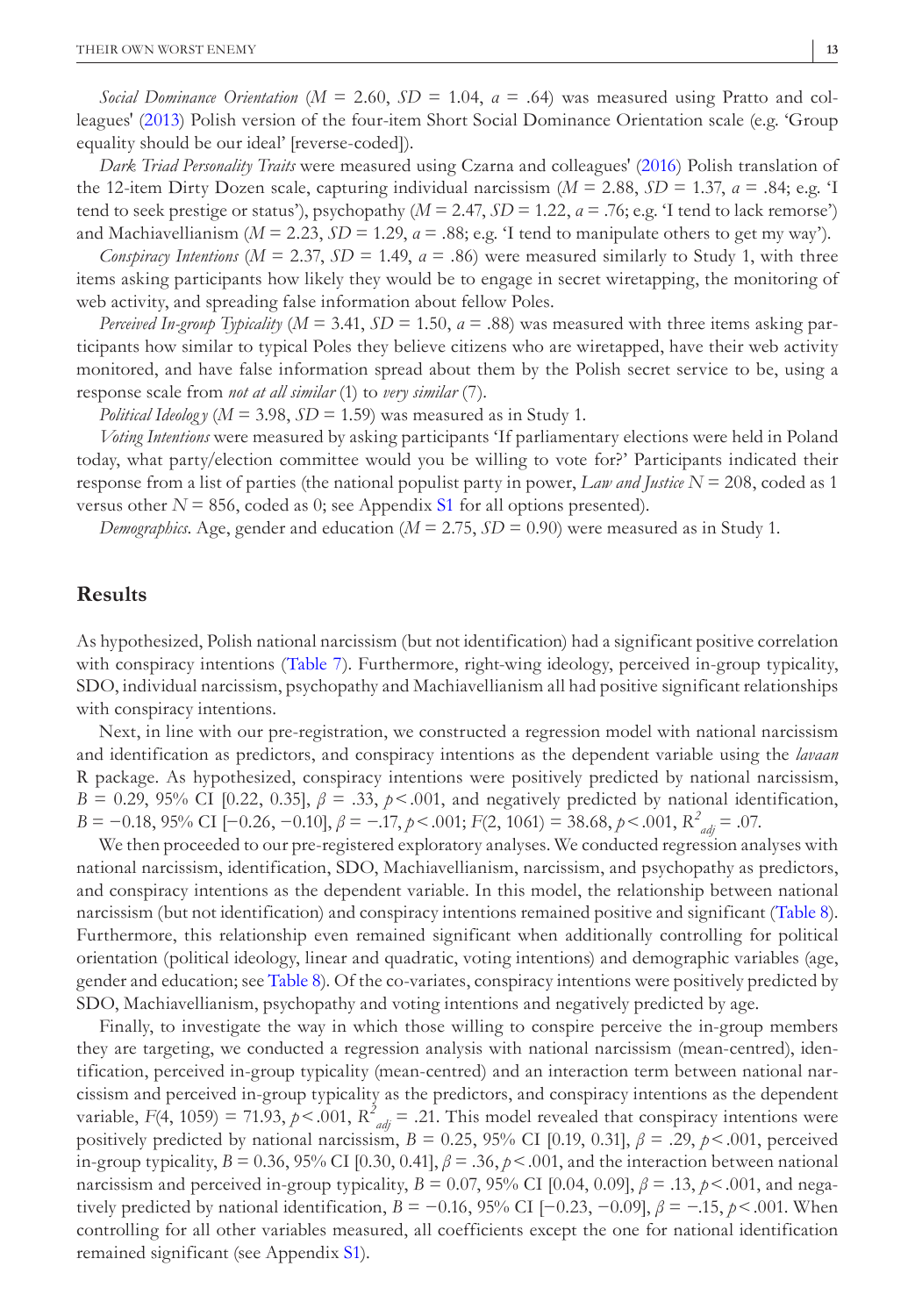|                                     | $\mathbf{1}$    | 2        | 3        | $\overline{4}$ | 5        | 6                 | 7         | 8        | 9        |
|-------------------------------------|-----------------|----------|----------|----------------|----------|-------------------|-----------|----------|----------|
| 1. Conspiracy intentions            | $\qquad \qquad$ | $.23***$ | .04      | $.22***$       | $.39***$ | $.28***$          | $.35***$  | $.18***$ | $.38***$ |
| 2. National narcissism              |                 |          | $.63***$ | .01            | $.07*$   | $.21***$          | .01       | $.46***$ | $.09**$  |
| 3. National identification          |                 |          |          | $-.15***$      | $-13***$ | $.07*$            | $-.19***$ | $.38***$ | .05      |
| 4. SDO                              |                 |          |          |                | $.29***$ | $.18***$          | $.30***$  | $.07*$   | $.07*$   |
| 5. Machiavellianism                 |                 |          |          |                |          | $.64***$          | $.72***$  | .05      | $.20***$ |
| 6. Individual narcissism            |                 |          |          |                |          | $\qquad \qquad -$ | $.47***$  | $.06*$   | $.16***$ |
| 7. Psychopathy                      |                 |          |          |                |          |                   |           | .03      | $.20***$ |
| 8. Political ideology               |                 |          |          |                |          |                   |           |          | $.08**$  |
| 9. Perceived in-group<br>typicality |                 |          |          |                |          |                   |           |          |          |

<span id="page-13-0"></span>**TABLE 7** Zero-order correlations (Study 4)

\**p*<.05. \*\**p*<.01. \*\*\**p*<.001.

| <b>Variables</b>                     | $B$ [95% CI]                                    | $\beta$ | $\boldsymbol{p}$ | $B$ [95% CI]                                     | $\beta$ | $\boldsymbol{p}$ |
|--------------------------------------|-------------------------------------------------|---------|------------------|--------------------------------------------------|---------|------------------|
| National narcissism                  | $0.20$ [0.14, 0.26]                             | .23     | < .001           | $0.14$ [0.07, 0.21]                              | .16     | < .001           |
| National identification              | $-0.03$ [ $-0.11$ , 0.05]                       | $-.03$  | .456             | $-0.03$ [ $-0.10$ , 0.05]                        | $-.02$  | .524             |
| <b>SDO</b>                           | $0.14$ [0.06, 0.22]                             | .10     | .001             | $0.12$ [0.04, 0.21]                              | .09     | .003             |
| Machiavellianism                     | $0.29$ [0.19, 0.39]                             | .25     | < 0.01           | $0.26$ [0.16, 0.37]                              | .23     | < 0.01           |
| Individual narcissism                | $-0.02$ [ $-0.09, 0.06$ ]                       | $-.02$  | .674             | $-0.01$ [ $-0.08$ , 0.07]                        | $-.01$  | .909             |
| Psychopathy                          | $0.18$ [0.08, 0.27]                             | .14     | < 0.001          | $0.18$ [0.09, 0.28]                              | .15     | < 0.01           |
| Political ideology                   |                                                 |         |                  | $0.04$ [ $-0.03$ , 0.10]                         | .04     | .267             |
| Political ideology <sup>2</sup>      |                                                 |         |                  | $-0.01$ [ $-0.03$ , 0.02]                        | $-.01$  | .632             |
| Voting intentions                    |                                                 |         |                  | $0.37$ [0.12, 0.62]                              | .10     | .003             |
| Age                                  |                                                 |         |                  | $-0.01$ [ $-0.01$ , 0.01]                        | $-.06$  | .046             |
| Gender $(0 = Male,$<br>$1 =$ Female) |                                                 |         |                  | $0.01$ [ $-0.16$ , 0.16]                         | .01     | .993             |
| Education                            |                                                 |         |                  | $-0.06$ [ $-0.15$ , 0.03]                        | $-.04$  | .170             |
| $F, R^2_{adj}$                       | $F(6, 1057) = 48.34, p < .001, R^2_{adi} = .21$ |         |                  | $F(12, 1051) = 26.32, p < .001, R^2_{adi} = .22$ |         |                  |

<span id="page-13-1"></span>**TABLE 8** Regression model with conspiracy intentions as the dependent variable (Study 4)

To inspect the nature of the moderating effect of perceived in-group typicality on the link between national narcissism and conspiracy intentions, we conducted a simple slopes analysis, which revealed that the link between national narcissism and conspiracy intentions was only positive and significant at moderate,  $B = 0.04$ , 95% CI [0.06, 0.21],  $\beta = .13$ ,  $p < .001$ , and high levels of perceived in-group typicality,  $B = 0.21$ , 95% CI [0.11, 0.31],  $\beta = .21$ ,  $\rho < .001$ , but not when perceived in-group typicality was low, *B* = 0.05, 95% CI [−0.0[2](#page-14-0), 0.13],  $\beta$  = .05,  $p$  = .153 (see Figure 2).<sup>7</sup>

## **DISCUSSION**

Study 4 again replicated the link between collective narcissism and conspiracy intentions. This relationship was especially strong when the targets of the conspiracies were perceived as at least moderately

<span id="page-13-2"></span><sup>7</sup> We also conducted an additional regression analysis controlling for the order in which participants were presented with the conspiracy intentions and perceived in-group typicality items  $(1 = \text{conspiracy items first and } 2 = \text{typically items first}).$  While our hypothesized relationships were not influenced by the inclusion of this variable, conspiracy intentions were significantly stronger when participants were presented with the typicality items first (see the [Appendix S1](#page-22-11) for further details).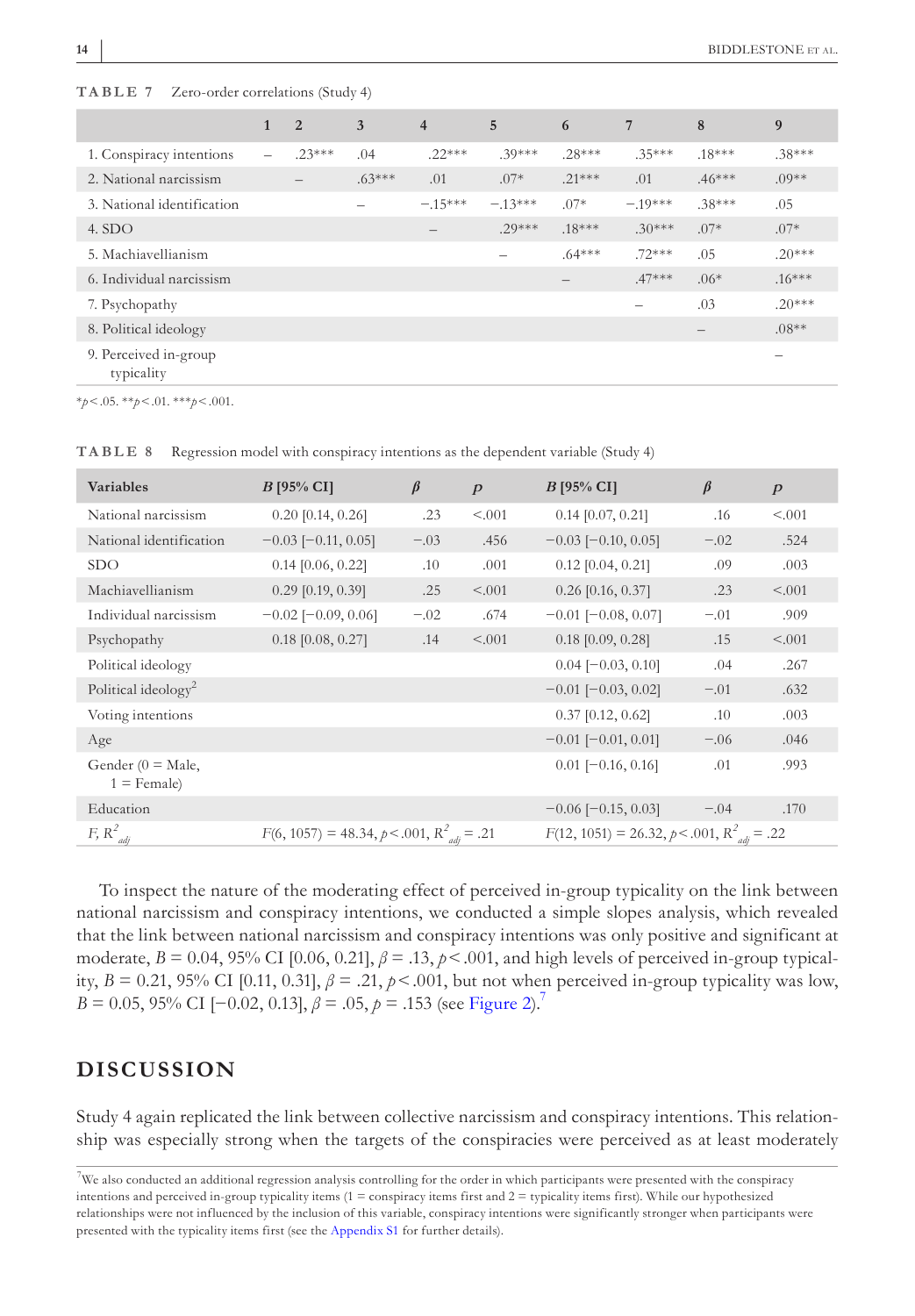

<span id="page-14-0"></span>**FIGURE 2** Simple slopes plot for the moderating effect of perceived in-group typicality on the relationship between national narcissism and conspiracy intentions (Study 4)

typical of the in-group, suggesting that those scoring high in national narcissism were only willing to conspire against those perceived as genuine members of their nation (rather than those who might be sub-typed as members of other groups). Interestingly, if these group members were also perceived as similar to the self, this could further strengthen the tendency to project one's malevolent intentions onto them (Ames, [2004](#page-18-0)). Collective narcissists might also view typical, yet disloyal in-group members as the most threatening to the in-group image, making them likely targets of conspiracies.

We further demonstrated that national narcissism is a unique predictor of conspiracy intentions, over and above any effects of political and personality factors. The effect of national narcissism was observed in parallel with the significant effects of Machiavellianism (replicating Douglas & Sutton, [2011](#page-20-2)), psychopathy, SDO and voting intentions (with higher conspiracy intentions reported by those voting for the ruling nationalist populist Law and Justice party compared with other voters), and when accounting for individual narcissism. These findings complement past research by Enders and colleagues ([2021](#page-20-20)), showing that conspiracy beliefs can be organized by anti-social orientations (e.g. Machiavellianism) or identity concerns (e.g. partisanship; see also Uscinski et al., [2021](#page-22-0)). Our work suggests that these two dimensions might also come into play when explaining conspiracy intentions.

## **INTERNAL META-ANALYSES**

In order to gain an overall understanding of our findings, we meta-analysed the zero-order correlations<sup>[8](#page-14-1)</sup> between: 1) collective narcissism and conspiracy intentions, 2) in-group identification and conspiracy intentions, and 3) right-wing ideology and conspiracy intentions across the four main studies (see the Appendix [S1](#page-22-11) for results including the Pilot). To carry this out, we tested three separate Robust Variance

<span id="page-14-1"></span><sup>8</sup> Although our hypotheses were based on the inclusion of overlapping variances between both conventional and narcissistic identity, recent meta-analytic simulations urge caution over the use of standardized beta coefficients in meta-analyses due to considerable bias (Roth et al., [2018\)](#page-22-15). Therefore, we chose to analyse zero-order correlations instead.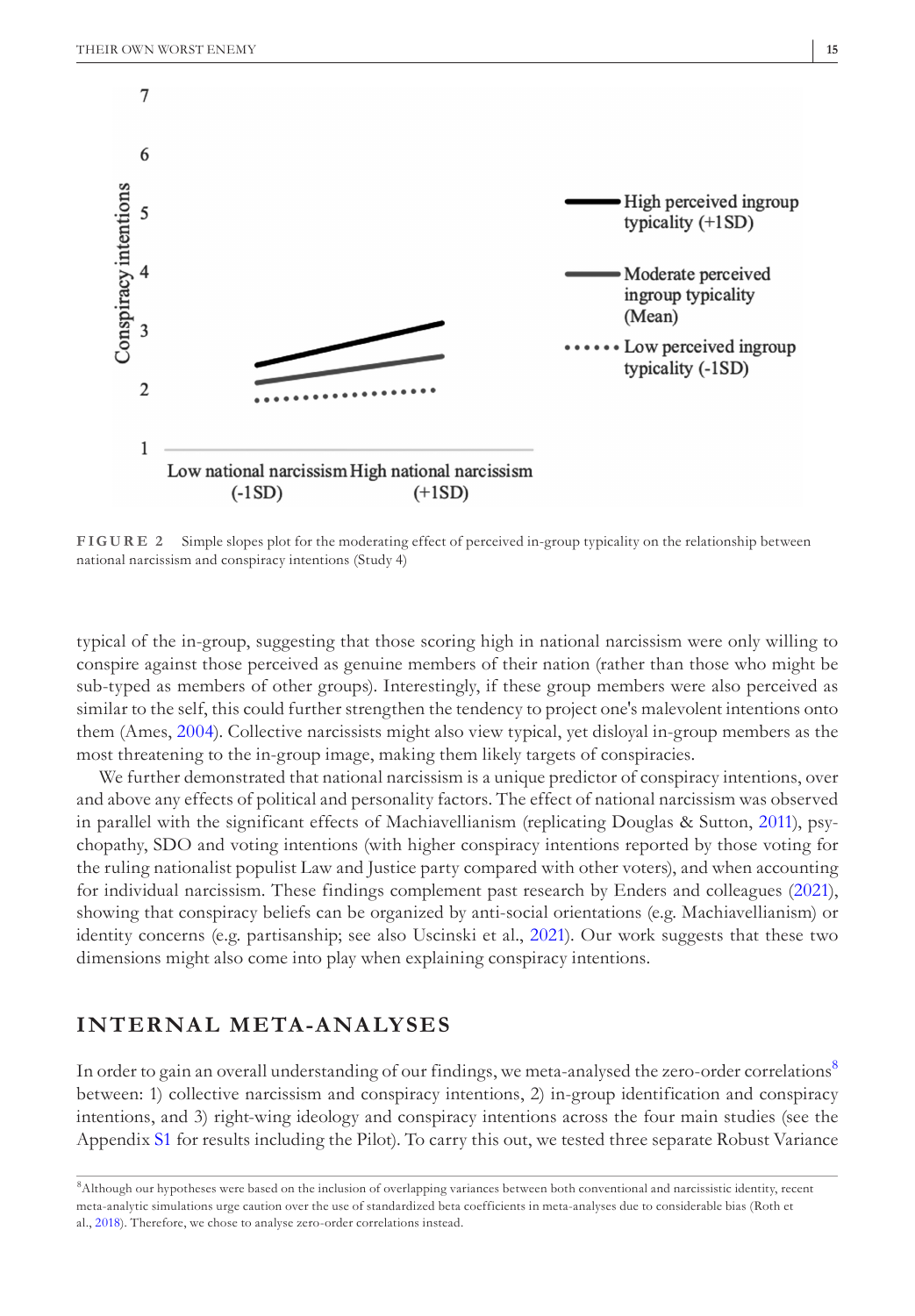Estimation (RVE) models using the *robumeta* R package (Fisher et al., [2017](#page-20-21)). Due to the small number of studies included in these respective meta-analyses, the significance level was adjusted to a more conservative *p*<.01 to correct for the low degrees of freedom (*df*<4; see Tipton & Pustejovsky, [2015\)](#page-22-16). The *JASP* R skin (JASP Team, [2020](#page-20-22)) was used to obtain our Bayes Factors, applying the recommended Half Cauchy  $\tau$  prior (*SD* = 0.5; see Harrer et al., [2019](#page-20-23)). Below, we report the key results, while full results are presented in the Appendix [S1.](#page-22-11)

## **Results**

Collective narcissism had a small significant positive meta-analytic association with conspiracy intentions,  $r = .24$ , 95% CI [.15, .33],  $t(2.59) = 9.48$ ,  $p = .004$  (see Figure [3\)](#page-15-0), and the Bayes Factor provided weak evidence for its directional hypothesis,  $BF_{10} = 3.48$ . In-group identification did not have a significant meta-analytic association with conspiracy intentions, *r* = .04, 95% CI [−.16, .24], *t*(2.94) = 0.59, *p* = .598, and the Bayes Factor provided moderate-to-strong evidence for its null hypothesis,  $BF_{10} = 0.08$ . Finally, right-wing ideology did not have a significant meta-analytic association with conspiracy intentions, *r* = .18, 95% CI [.06, .31],  $t(1.87) = 6.85$ ,  $p = .025$ , as it did not pass the adjusted  $p < .01$  significance level, and the Bayes Factor provided uncertain evidence for its directional hypothesis,  $BF_{10} = 1.12$ .

## **Discussion**

The results of our internal meta-analyses provided further evidence that collective narcissism, but not in-group identification, is associated with intentions to conspire against fellow in-group members. The effect size obtained for collective narcissism is similar to that of the meta-analytic association between defensive in-group identity (mostly opersationalised as collective narcisssism) and conspiracy beliefs (*r* = .20; Biddlestone et al., [2022\)](#page-19-18). The respective Bayes Factors confirmed that the collective narcissism directional hypothesis was more likely than the null, and the in-group identification null hypothesis was more likely than the directional. Importantly, our findings in the workplace context (Study 2) were weaker than those in the political context. Although the current number of studies was too small to



<span id="page-15-0"></span>**FIGURE 3** Forest plot of the collective narcissism effect sizes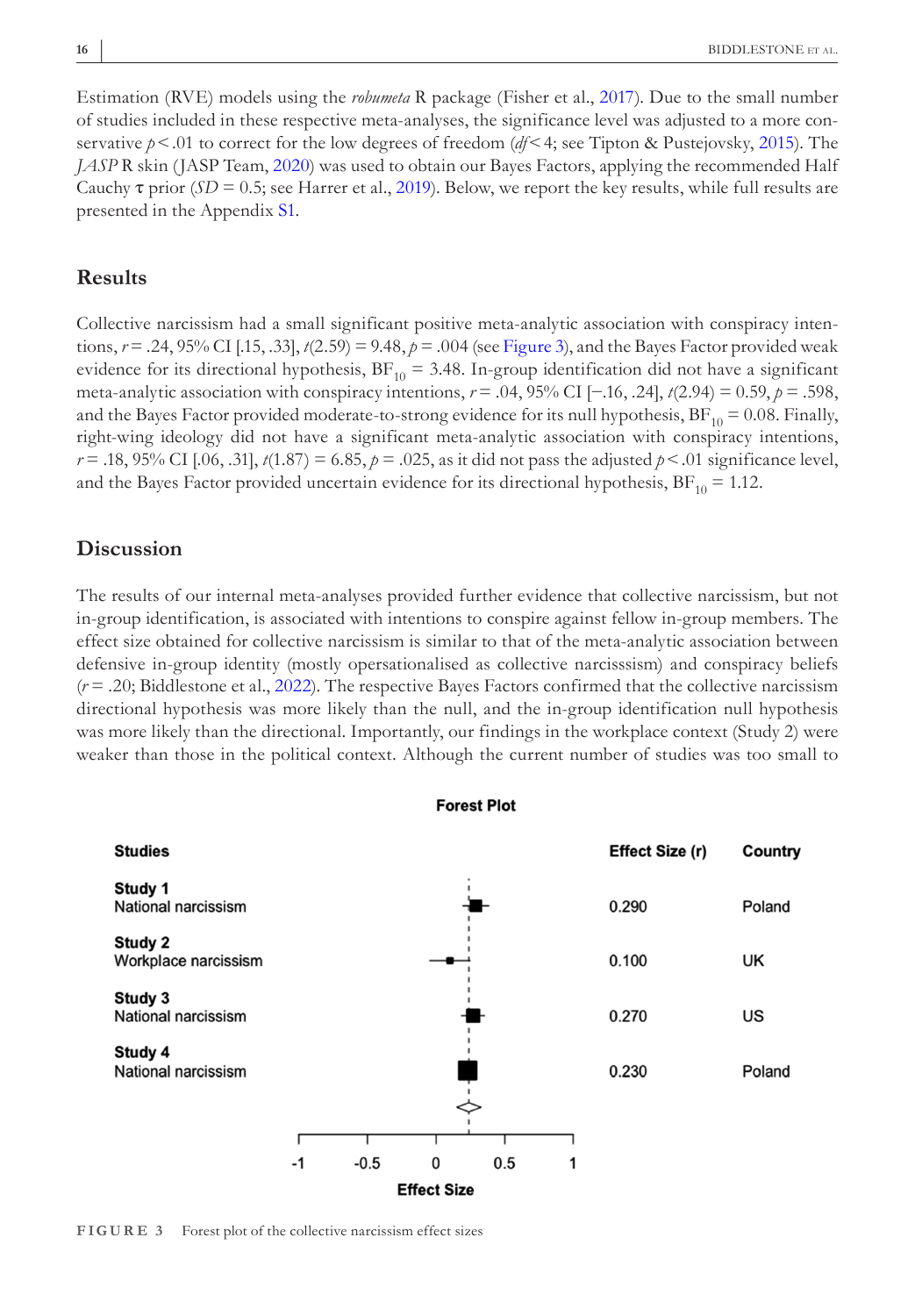conduct moderation analyses, future work should examine the degree to which context matters in explaining these processes.

A non-significant meta-analytic effect size was obtained for right-wing ideology, but this may have been due to too few studies, as indicated by the uncertain evidence for the directional hypothesis provided by its Bayes Factor. Our inclusion of single-item measures of ideological self-placement warrants caution when drawing conclusions around our findings regarding this variable, especially considering the cross-cultural differences in the underpinnings of the left–right political orientation (e.g. Wojcik et al., [2021\)](#page-22-17).

## **GENERAL DISCUSSION**

Across four studies (and one pilot), we examined how identity processes might be linked to support for conspiratorial actions against the in-group. While traditional accounts of in-group identity might suggest that people are willing to act against outgroups rather than in-groups (e.g. Hewstone et al., [2002](#page-20-24); cf. Castano et al., [2002;](#page-19-19) Marques & Paez, [1994](#page-21-12)), we show that this might not be true for certain forms of in-group identity. We found that collective narcissism was associated with intentions to conspire against in-group members, both in the national and workplace (albeit less strongly) contexts. This relationship was robust across three countries: Poland (Pilot Study, Studies 1 and 4), the United Kingdom (Study 2) and the United States (Study 3).

Collective narcissism compensates for frustrated needs (Cichocka et al., [2018](#page-19-6); Golec de Zavala et al., [2019](#page-20-8)). Thus, for those scoring high in collective narcissism, it is the group that serves the individual, rather than the individual who serves the group (Cichocka, [2016\)](#page-19-5). As those scoring high in collective narcissism are more firmly invested in the in-group, they should be more likely to try to satisfy their needs via taking advantage of the group. This implies that those high in collective narcissism might be ready to sacrifice in-group members and collude against them, if this helps them further their agendas (see Douglas & Sutton, [2011](#page-20-2)). These conspiratorial efforts seem directed towards in-group members perceived as typical of the in-group. Our findings add to the growing literature showing that collective narcissism does not only predict hostile outgroup attitudes, but that it is also linked to problematic relations within the in-group (Cichocka et al., [2021](#page-19-2); Cichocka & Cislak, [2020](#page-19-3); Gronfeldt et al., [2022](#page-20-14); Marchlewska et al., [2020\)](#page-21-4).

Despite collective narcissism often stemming from a frustration of *personal* needs (such as low per-sonal control; see Bertin et al., [2022;](#page-19-9) Cichocka et al., [2018\)](#page-19-6), Study 4 demonstrated that intentions to conspire against the in-group can be uniquely accounted for by collective narcissism over and above any effects of personality predictors. Thus, while a general readiness to conspire against others may be accounted for by a personal lack of empathy (i.e. psychopathy) and tendency to treat other individuals instrumentally (i.e. Machiavellianism), defensive in-group identity still uniquely explains these processes at the collective self level. The relationship between collective narcissism and conspiracy intentions remained significant even when adjusting for SDO – a known predictor of support for government surveillance (e.g. Cohrs et al., [2005](#page-19-17); Zhai et al., [2022](#page-22-14)).

This apparent dual pathway from both individual and collective self-factors to conspiracy intentions is in line with a recent framework analysing the associations between conspiracy beliefs and different levels of self-definition (see Brewer & Gardner, [1996\)](#page-19-20). Specifically, Biddlestone and colleagues ([2021](#page-19-21)) argue that conspiracy beliefs are partially explained by motives that aim to satisfy personal needs associated with the individual self (e.g. individual narcissism), interpersonal needs associated with the relational self (e.g. social exclusion) and intergroup needs associated with the collective self (e.g. collective narcissism). Importantly, these processes are likely to act dynamically and in tandem with one another (see also Cichocka, Marchlewska, & Golec de Zavala, [2016\)](#page-19-22). The current work suggests that these processes might also work in parallel when predicting conspiracy intentions, although there might be differences in specific personality factors associated with belief versus willingness to engage in conspiracies.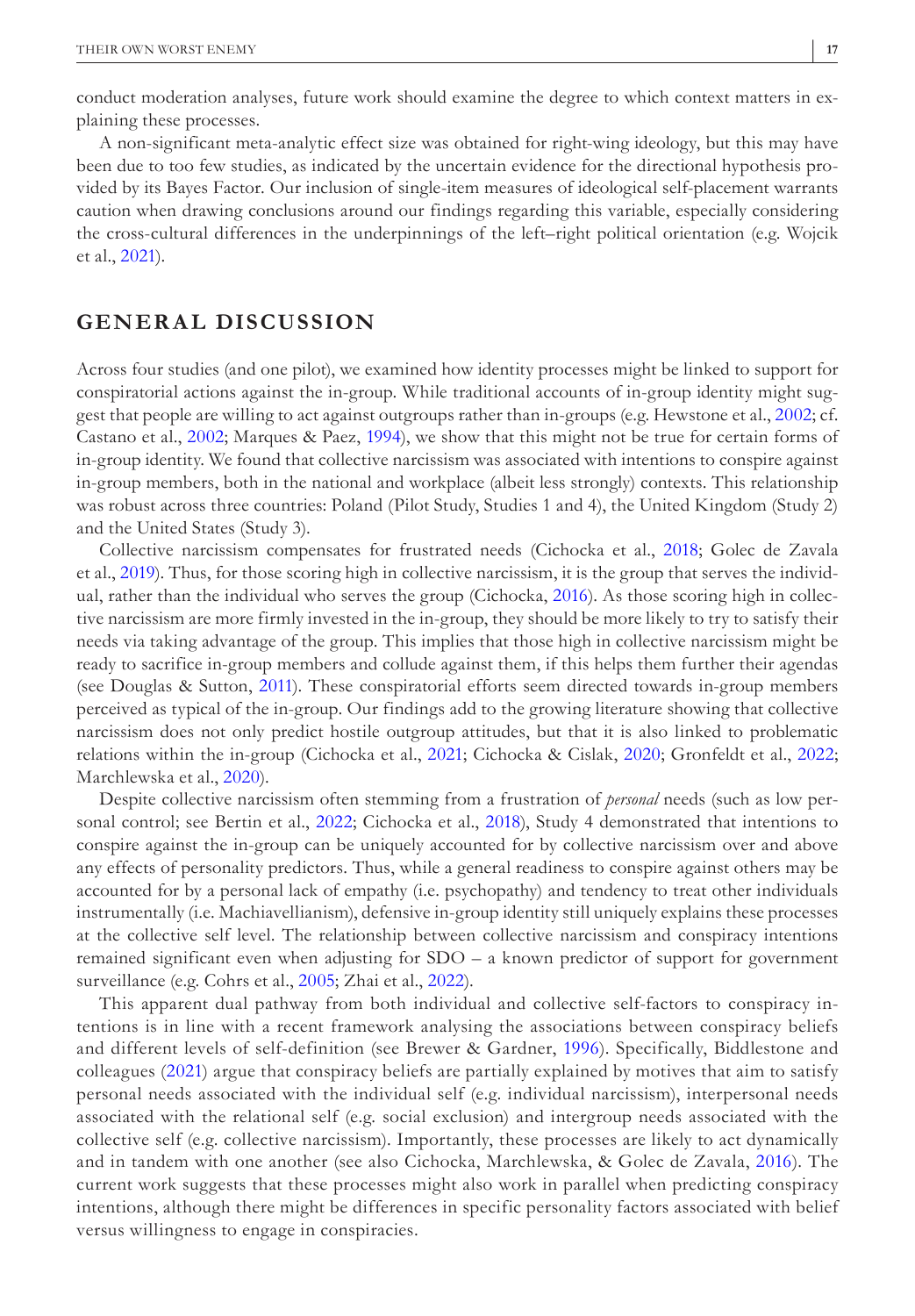Their personal willingness to conspire can also explain why collective narcissists watch out for conspiracies within their ranks: they may perceive other in-group members as a threat due to a projection of their own mental states. As shown by Douglas & Sutton ([2011\)](#page-20-2), those who are willing to conspire believe that others would do so as well. Indeed, in Study 3, conspiracy intentions partially explained the positive association between collective narcissism and belief in in-group conspiracies, replicating Douglas & Sutton ([2011\)](#page-20-2) in an in-group context. While these beliefs may involve conspiracist suspicions of others in general, this finding further demonstrates the lack of trust that collective narcissists may hold even towards their own in-group.

Importantly, given the correlational nature of our studies, causality was not established. It is then also possible that in-group conspiracy beliefs affected conspiracy intentions. For example, intentions to engage in conspiracies within one's group might be a response to a conviction that malevolent forces operate within one's society. Such beliefs and intentions might in fact form a positive feedback loop, which fuels a culture of intragroup suspicion and paranoia, making conspiracy narratives about the ingroup more believable and further frustrating personal needs (see also Douglas et al., [2017](#page-20-0)). This also implies that the conspiracies those high in collective narcissism appear willing to engage in are unlikely to satisfy the frustrated personal needs they purport to serve.

As suggested by the meta-analysis, in-group identification was unrelated to conspiracy intentions. However, in Studies 1 and 2 (and 4 until controlling for additional variables) we found that in-group identification was negatively related to conspiracy intentions, once its overlap with collective narcissism was accounted for (see Cichocka, [2016](#page-19-5)). These findings suggest that more secure, non-narcissistic ingroup identity might limit one's willingness to engage in actions that harm in-group members. This is consistent with past work showing positive effects of identifying with groups (e.g. Randsley de Moura et al., [2009](#page-21-23); Jetten et al., [2012;](#page-20-25) van Zomeren et al., [2008\)](#page-22-18). We did not observe similar significant relationships for in-group identification in Study 3 (and 4 when controlling for additional variables). These discrepant findings could be due to different identification measures used in different studies (Cameron, [2004](#page-19-4); Leach et al., [2008](#page-21-5)). Another possibility is that our measures of intentions might have captured a protective willingness to dissent from the in-group, alongside the readiness to engage in dubious, secretive plots. Indeed, members that report a positive in-group identification may sometimes feel urged to resist conformity when the group is not living up to its own standards and values (Packer, [2007\)](#page-21-24).

In Studies 3 and 4, we also explored the role of political ideology and voter preference in conspiracy intentions. Although we did not consistently find that right-wing ideology was associated with conspiracy intentions in these two studies (and according to the main meta-analysis, right-wing ideology was overall unrelated to conspiracy intentions), we did find Trump voters to be higher in national narcissism and intentions to conspire than Clinton voters. Similarly, Law and Justice (vs. other) voters were more likely to report conspiracy intentions. These results shed light on why populists might be more at risk to engage in conspiracies. They tend to be convinced that elites are unanimously greedy and untrustworthy (Castanho Silva et al., [2017](#page-19-8); Eberl et al., [2020;](#page-20-26) Stecula & Pickup, [2021\)](#page-22-19), instead believing that they themselves hold a morally superior vision of what is good or bad for the nation (Müller, [2016](#page-21-14); see also Bocian et al., [2021\)](#page-19-23). This conviction may justify their willingness to engage in conspiracies that could undermine the freedoms and well-being of fellow group members. Populist movements both in Poland and the United States appear to embody conspiratorial notions (Marchlewska et al., [2018\)](#page-21-13) and, in fact, leaders may sometimes use conspiracy theories strategically (Douglas et al., [2020\)](#page-20-27). Future research could examine the role of populist rhetoric in inspiring covert actions that seek to undermine in-group cohesion and democratic principles.

Another potentially fruitful research line could examine whether conspiracy intentions might be linked to other forms of defensive (and secure) in-group identity. For example, measuring blind patriotism (Schatz et al., [1999](#page-22-20)) or national glorification (Roccas et al., [2006\)](#page-21-8) alongside collective narcissism could help uncover whether the perception of in-group greatness as undervalued (a unique characteristic of collective narcissism) is the key process responsible for the associations we observed here. Moreover, future studies could examine whether collective narcissism, or other forms of defensive identity, might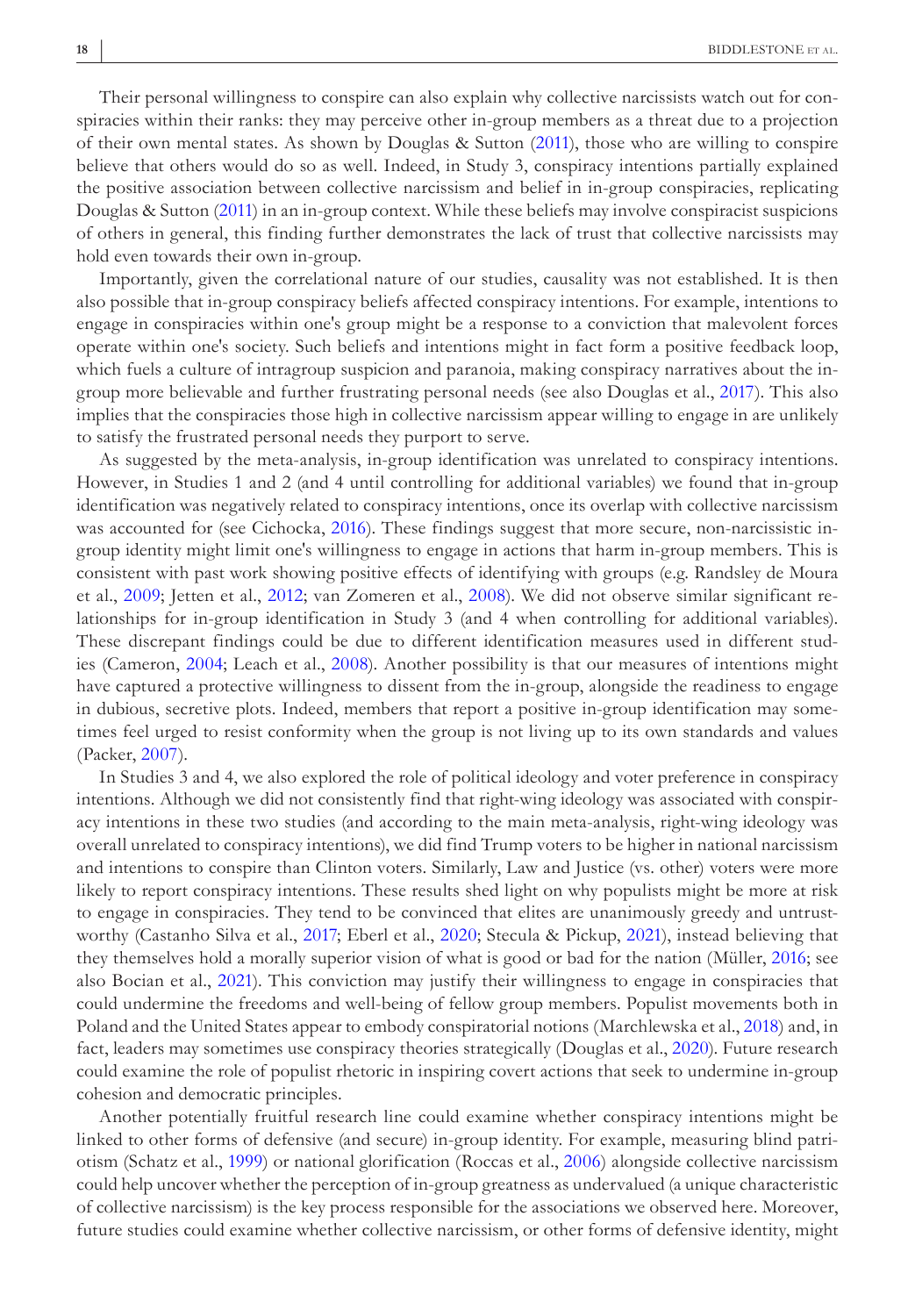be related to conspiracy intentions against outgroups as well. Overall, identifying factors behind intentions to conspire against outgroup versus in-group members would help elucidate the motivational underpinnings of conspiracy intentions and thus would represent an important step in developing the theoretical model of engagement in conspiracies.

# **CONCLUSION**

History is rich with examples of those who proclaim their commitment to their groups but end up plotting against them. Here, we examined the concomitants of personal willingness to engage in conspiracies against fellow group members. Despite their alleged in-group love, those scoring high in collective narcissism might be ready to conspire against those perceived as most typical of the in-group. Even though collective narcissists seem to always be on the lookout for others threatening their group, eventually they might end up being their own group's worst enemies. In the (in) famous words of George W. Bush: 'Our enemies are innovative and resourceful, and so are we. They never stop thinking about new ways to harm our country and our people, and neither do we' (cited in Time, [2009\)](#page-22-21).

#### **ACKNOWLEDGEMENTS**

Preparation of this article was supported by the Polish National Science Center grant 2018/29/B/ HS6/02826.

## **CONFLICT OF INTEREST**

None.

## **AUTHOR CONTRIBUTIONS**

**Mikey Biddlestone:** Conceptualization; Data curation; Formal analysis; Investigation; Methodology; Project administration; Visualization; Writing – original draft; Writing – review & editing. **Aleksandra Cichocka:** Conceptualization; Data curation; Formal analysis; Funding acquisition; Investigation; Methodology; Project administration; Supervision; Visualization; Writing – original draft; Writing – review & editing. **Michał Główczewski:** Data curation; Formal analysis; Methodology; Project administration. **Aleksandra Cislak:** Conceptualization; Data curation; Funding acquisition; Supervision; Writing – review & editing.

#### **ETHICS STATEMENT**

Participant consent and full ethical approval in accordance with the APA Code of Conduct was obtained for all studies.

## **DATA AVA ILABILITY STATEMENT**

[https://osf.io/gxytw/.](https://osf.io/gxytw/)

## **ORCID**

*Mikey Biddlestone* • <https://orcid.org/0000-0003-1438-7392> *Aleksandra Cichock[a](https://orcid.org/0000-0001-7449-4232)* <https://orcid.org/0000-0003-1703-1586> *Michał Główczews[ki](https://orcid.org/0000-0002-9880-6947)* <https://orcid.org/0000-0001-7449-4232> *Aleksandra Cislak* <https://orcid.org/0000-0002-9880-6947>

#### **REFERENCES**

<span id="page-18-0"></span>Ames, D. R. (2004). Inside the mind reader's tool kit: Projection and stereotyping in mental state inference. *Journal of Personality and Social Psycholog y*, *87*(3), 340–353. <https://doi.org/10.1037/0022-3514.87.3.340>

<span id="page-18-1"></span>Bergmann, E. (2018). *Conspiracy & populism: The politics of misinformation*. Palgrave Macmillan.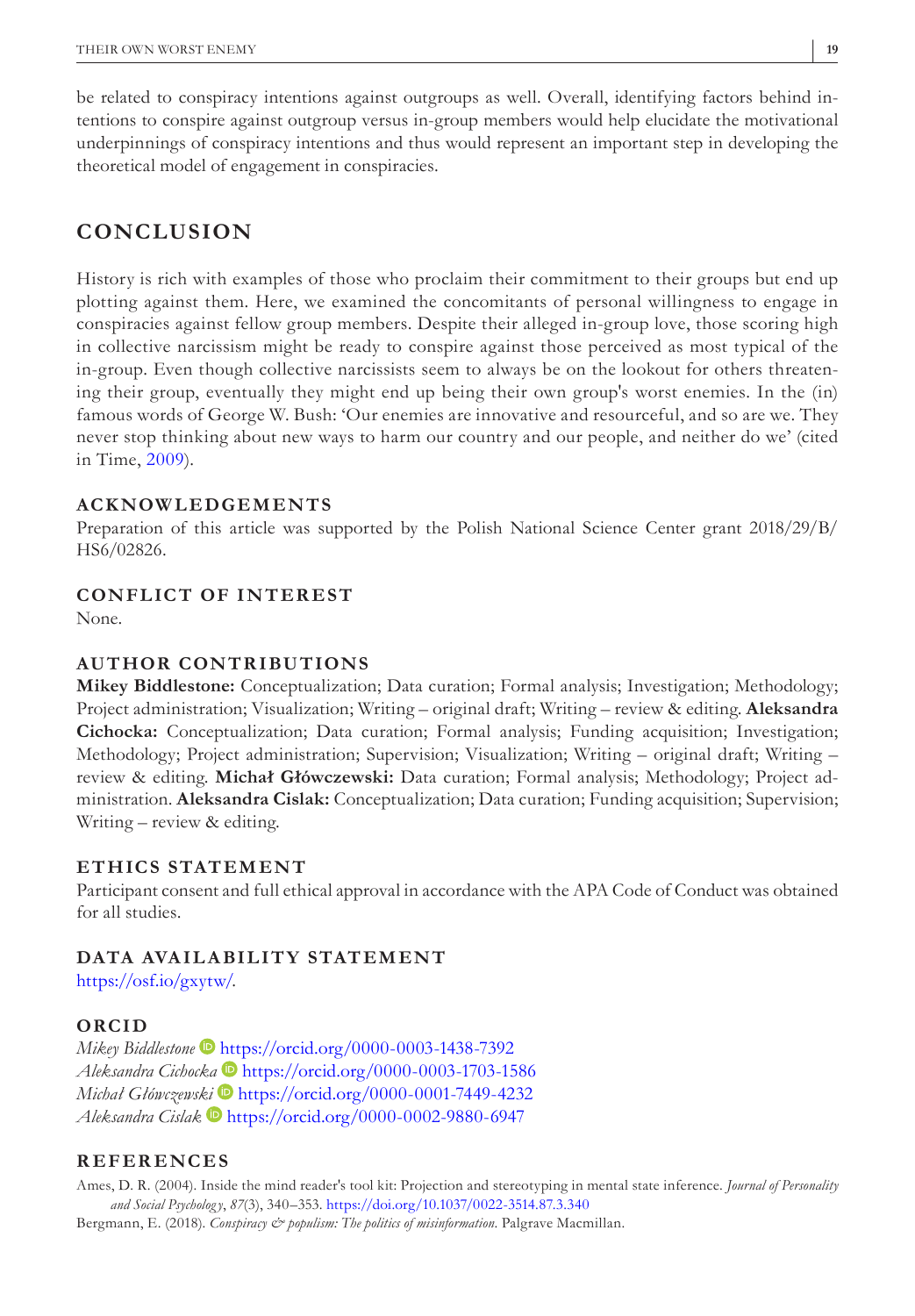- <span id="page-19-9"></span>Bertin, P., Marinthe, G., Biddlestone, M., & Delouvée, S. (2022). Investigating the identification-prejudice link through the lens of national narcissism: The role of defensive group beliefs. *Journal of Experimental Social Psycholog y*, *98*, 104252. [https://doi.](https://doi.org/10.1016/j.jesp.2021.104252) [org/10.1016/j.jesp.2021.104252](https://doi.org/10.1016/j.jesp.2021.104252)
- <span id="page-19-16"></span>Bertin, P., Nera, K., Hamer, K., Uhl-Haedicke, I., & Delouvée, S. (2021). Stand out of my sunlight: The mediating role of climate change conspiracy beliefs in the relationship between national collective narcissism and acceptance of climate science. *Group Processes and Intergroup Relations*, *24*, 738–758. <https://doi.org/10.31234/osf.io/cnmfa>
- <span id="page-19-0"></span>Biddlestone, M., Cichocka, A., Žeželj, I., & Bilewicz, M. (2020). Conspiracy theories and intergroup relations. In M. Butter & P. Knight (Eds.), *Routledge handbook of conspiracy theories* (pp. 219–230). Routledge.
- <span id="page-19-18"></span>Biddlestone, M., Green, R., Cichocka, A., Douglas, K. M., & Sutton, R. M. (2022). A systematic review and meta-analytic synthesis of the motives associated with conspiracy beliefs. *PsyArXiv*, 1–86. <https://psyarxiv.com/rxjqc/>
- <span id="page-19-21"></span>Biddlestone, M., Green, R., Cichocka, A., Sutton, R., & Douglas, K. (2021). Conspiracy beliefs and the individual, relational, and collective selves. *Social and Personality Psycholog y Compass*, *15*(10), e12639.<https://doi.org/10.1111/spc3.12639>
- <span id="page-19-23"></span>Bocian, K., Cichocka, A., & Wojciszke, B. (2021). Moral tribalism: Moral judgments of actions supporting ingroup interests depend on collective narcissism. *Journal of Experimental Social Psychology*, 93, 104098. [https://doi.org/10.1016/j.](https://doi.org/10.1016/j.jesp.2020.104098) [jesp.2020.104098](https://doi.org/10.1016/j.jesp.2020.104098)
- <span id="page-19-20"></span>Brewer, M. B., & Gardner, W. (1996). Who is this "We"? Levels of collective identity and self representations. *Journal of Personality and Social Psycholog y*, *71*(1), 83–93.<https://doi.org/10.1037/0022-3514.71.1.83>
- <span id="page-19-15"></span>Brotherton, R., French, C. C., & Pickering, A. D. (2013). Measuring belief in conspiracy theories: The generic conspiracist beliefs scale. *Frontiers in Psycholog y*, *4*, 279.<https://doi.org/10.3389/fpsyg.2013.00279>
- <span id="page-19-13"></span>Bruder, M., Haffke, P., Neave, N., Nouripanah, N., & Imhoff, R. (2013). Measuring individual differences in generic beliefs in conspiracy theories across cultures: Conspiracy mentality questionnaire. *Frontiers in Psycholog y*, *4*, 225. [https://doi.](https://doi.org/10.3389/fpsyg.2013.00225) [org/10.3389/fpsyg.2013.00225](https://doi.org/10.3389/fpsyg.2013.00225)
- <span id="page-19-4"></span>Cameron, J. E. (2004). A three-factor model of social identity. *Self and Identity*, *3*(3), 239–262. [https://doi.org/10.1080/13576](https://doi.org/10.1080/13576500444000047) [500444000047](https://doi.org/10.1080/13576500444000047)
- <span id="page-19-8"></span>Castanho Silva, B., Vegetti, F., & Littvay, L. (2017). The elite is up to something: Exploring the relation between populism and belief in conspiracy theories. *Swiss Political Science Review*, *23*(4), 423–443.<https://doi.org/10.1111/spsr.12270>
- <span id="page-19-19"></span>Castano, E., Paladino, M., Coull, A., & Yzerbyt, V. Y. (2002). Protecting the ingroup stereotype: Ingroup identification and the management of deviant ingroup members. *British Journal of Social Psychology*, 41(3), 365-385. [https://doi.org/10.1348/01446](https://doi.org/10.1348/014466602760344269) [6602760344269](https://doi.org/10.1348/014466602760344269)
- <span id="page-19-5"></span>Cichocka, A. (2016). Understanding defensive and secure in-group positivity: The role of collective narcissism. *European Review of Social Psycholog y*, *27*(1), 283–317. <https://doi.org/10.1080/10463283.2016.1252530>
- <span id="page-19-3"></span>Cichocka, A., & Cislak, A. (2020). Nationalism as collective narcissism. *Current Opinion in Behavioral Sciences*, *34*, 69–74. [https://](https://doi.org/10.1016/j.cobeha.2019.12.013) [doi.org/10.1016/j.cobeha.2019.12.013](https://doi.org/10.1016/j.cobeha.2019.12.013)
- <span id="page-19-2"></span>Cichocka, A., Cislak, A., Gronfeldt, B., & Wójcik, A. (2021). *Can ingroup love harm the ingroup? Collective narcissism and objectification of ingroup members*. Group Processes and Intergroup Relations.
- <span id="page-19-14"></span>Cichocka, A., Dhont, K., & Makwana, A. P. (2017). On self-love and outgroup hate: Opposite effects of narcissism on prejudice via social dominance orientation and right-wing authoritarianism. *European Journal of Personality*, *31*(4), 366–384. [https://](https://doi.org/10.1002/per.2114) [doi.org/10.1002/per.2114](https://doi.org/10.1002/per.2114)
- <span id="page-19-6"></span>Cichocka, A., Golec de Zavala, A., Marchlewska, M., Bilewicz, M., Jaworska, M., & Olechowski, M. (2018). Personal control decreases narcissistic but increases non-narcissistic in-group positivity. *Journal of Personality*, *86*(3), 465–480. [https://doi.](https://doi.org/10.1111/jopy.12328) [org/10.1111/jopy.12328](https://doi.org/10.1111/jopy.12328)
- <span id="page-19-22"></span>Cichocka, A., Marchlewska, M., & Golec de Zavala, A. (2016). Does self-love or self-hate predict conspiracy beliefs? Narcissism, self-esteem, and the endorsement of conspiracy theories. *Social Psychological and Personality Science*, *7*(2), 157–166. [https://doi.](https://doi.org/10.1177/1948550615616170) [org/10.1177/1948550615616170](https://doi.org/10.1177/1948550615616170)
- <span id="page-19-1"></span>Cichocka, A., Marchlewska, M., Golec de Zavala, A., & Olechowski, M. (2016). "They will not control us": Ingroup positivity and belief in intergroup conspiracies. *British Journal of Psychology*, 107(3), 556–576. [https://doi.org/10.1111/](https://doi.org/10.1111/bjop.12158) [bjop.12158](https://doi.org/10.1111/bjop.12158)
- <span id="page-19-7"></span>Cislak, A., Pyrczak, M., Mikiewicz, A., & Cichocka, A. (2020). Brexit and Polexit: Collective narcissism is associated with support for leaving the European Union. *Social Psychological Bulletin*, *15*(1), e2645.<https://doi.org/10.32872/spb.2645>
- <span id="page-19-11"></span>Cislak, A., Wojcik, A. D., & Cichocka, A. (2018). Cutting the forest down to save your face: Narcissistic national identification predicts support for anti-conservation policies. *Journal of Environmental Psycholog y*, *59*, 65–73. [https://doi.org/10.1016/j.](https://doi.org/10.1016/j.jenvp.2018.08.009) [jenvp.2018.08.009](https://doi.org/10.1016/j.jenvp.2018.08.009)
- <span id="page-19-12"></span>Cislak, A., Cichocka, A., Wojcik, A. D., & Milfont, T. (2021). Words, not deeds: National narcissism, national identification, and support for greenwashing versus proenvironmental campaigns. *Journal of Environmental Psycholog y*, *74*, 101576. [https://doi.](https://doi.org/10.1016/j.jenvp.2021.101576) [org/10.1016/j.jenvp.2021.101576](https://doi.org/10.1016/j.jenvp.2021.101576)
- <span id="page-19-10"></span>Cislak, A., Marchlewska, M., Wojcik, A. D., Śliwiński, K., Molenda, Z., Szczepańska, D., & Cichocka, A. (2021). National narcissism and support for voluntary vaccination policy: The mediating role of vaccination conspiracy beliefs. *Group Processes & Intergroup Relations*, *24*(5), 701–719.<https://doi.org/10.1177/1368430220959451>
- <span id="page-19-17"></span>Cohrs, J. C., Kielmann, S., Maes, J., & Moschner, B. (2005). Effects of right-wing authoritarianism and threat from terrorism on restriction of civil liberties. *Analyses of Social Issues and Public Policy*, *5*(1), 263–276. [https://doi.](https://doi.org/10.1111/j.1530-2415.2005.00071.x) [org/10.1111/j.1530-2415.2005.00071.x](https://doi.org/10.1111/j.1530-2415.2005.00071.x)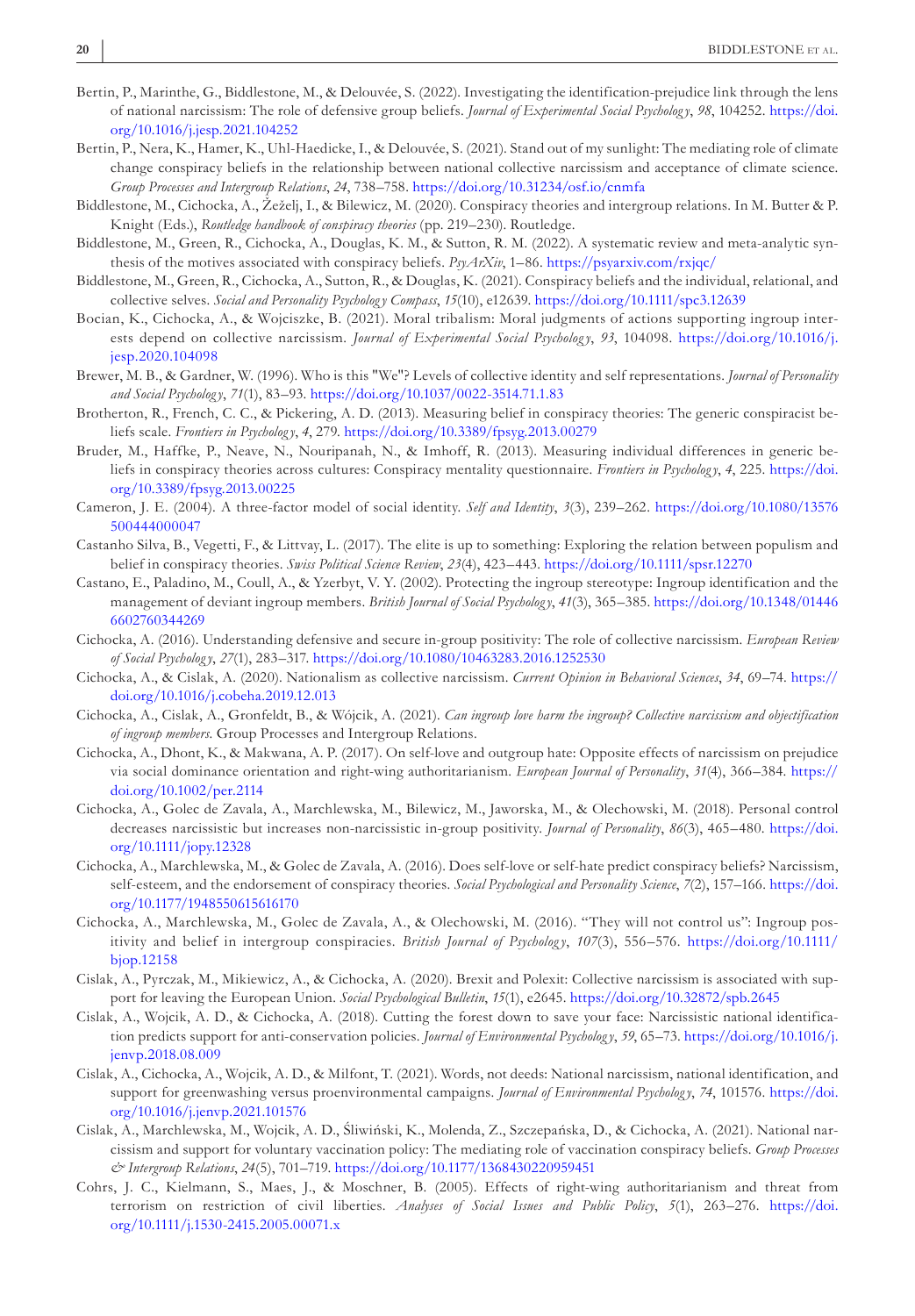- <span id="page-20-19"></span>Czarna, A. Z., Jonason, P. K., Dufner, M., & Kossowska, M. (2016). The dirty dozen scale: Validation of a polish version and extension of the nomological net. *Frontiers in Psycholog y*, *7*, 1–12.<https://doi.org/10.3389/fpsyg.2016.00445>
- <span id="page-20-17"></span>Douglas, K. M., & Leite, A. C. (2017). Suspicion in the workplace: Organizational conspiracy theories and work-related outcomes. *British Journal of Psycholog y*, *108*(3), 486–506. <https://doi.org/10.1111/bjop.12212>
- <span id="page-20-2"></span>Douglas, K. M., & Sutton, R. M. (2011). Does it take one to know one? Endorsement of conspiracy theories is influenced by personal willingness to conspire. *British Journal of Social Psychology*, 50(3), 544–552. [https://doi.](https://doi.org/10.1111/j.2044-8309.2010.02018.x) [org/10.1111/j.2044-8309.2010.02018.x](https://doi.org/10.1111/j.2044-8309.2010.02018.x)
- <span id="page-20-27"></span>Douglas, K. M., Sutton, R. M., & Brunkow, J. (2020). *How politicians' use of conspiracy theories can polarize the electorate* [Manuscript in preparation].
- <span id="page-20-0"></span>Douglas, K. M., Sutton, R. M., & Cichocka, A. (2017). The psychology of conspiracy theories. *Current Directions in Psychological Science*, *26*(6), 538–542. <https://doi.org/10.1177/0963721417718261>
- <span id="page-20-1"></span>Douglas, K. M., Uscinski, J. E., Sutton, R. M., Cichocka, A., Nefes, T., Ang, C. S., & Deravi, F. (2019). Understanding conspiracy theories. *Political Psycholog y*, *40*, 3–35.<https://doi.org/10.1111/POPS.12568>
- <span id="page-20-26"></span>Eberl, J., Huber, R. A., & Greussing, E. (2020). From populism to the 'Plandemic': Why populists believe in COVID-19 conspiracies. *Journal of Elections, Public Opinion and Parties*, *31*(1), 272–284. <https://doi.org/10.31235/osf.io/ejpw7>
- <span id="page-20-20"></span>Enders, A. M., Uscinski, J. E., Klofstad, C. A., Seelig, M. I., Wuchty, S., Murthi, M. N., Premaratne, K., & Funchion, J. R. (2021). Do conspiracy beliefs form a belief system? Examining the structure and organization of conspiracy beliefs. *Journal of Social and Political Psycholog y*, *9*(1), 255–271. <https://doi.org/10.5964/jspp.5649>
- <span id="page-20-12"></span>Federico, C. M., & Golec de Zavala, A. (2018). Collective narcissism and the 2016 US presidential vote. *Public Opinion Quarterly*, *82*(1), 110–121. <https://doi.org/10.1093/poq/nfx048>
- <span id="page-20-3"></span>Festinger, L., & Schachter, S. (Eds.). (1970). *Studies in Machiavellianism*. Elsevier.
- <span id="page-20-21"></span>Fisher, Z., Tipton, E., & Zhipeng, H. (2017). *Robust variance meta-regression [Computer software manual]*. (R package version 2.0). <https://cran.r-project.org/web/packages/robumeta/robumeta.pdf>
- <span id="page-20-15"></span>Foddy, M., Platow, M. J., & Yamagishi, T. (2009). Group-based trust in strangers. *Psychological Science*, *20*(4), 419–422. [https://doi.](https://doi.org/10.1111/j.1467-9280.2009.02312.x) [org/10.1111/j.1467-9280.2009.02312.x](https://doi.org/10.1111/j.1467-9280.2009.02312.x)
- <span id="page-20-13"></span>Forgas, J. P., & Lantos, D. (2019). Understanding populism: Collective narcissism and the collapse of democracy in Hungary. In J. P. Forgas, K. Fielder, & W. Crano (Eds.), *Applications of social psycholog y* (pp. 267–291). Psychology Press.
- <span id="page-20-18"></span>Fritz, M. S., & MacKinnon, D. P. (2007). Required sample size to detect the mediated effect. *Psychological Science*, *18*(3), 233–239. <https://doi.org/10.1111/j.1467-9280.2007.01882.x>
- <span id="page-20-7"></span>Fromm, E. (1973). *The anatomy of human destructiveness*. Pimlico/Random House.
- <span id="page-20-10"></span>Golec de Zavala, A., & Cichocka, A. (2012). Collective narcissism and anti-Semitism in Poland. *Group Processes and Intergroup Relations*, *15*(2), 213–229. <https://doi.org/10.1177/1368430211420891>
- <span id="page-20-11"></span>Golec de Zavala, A., & Federico, C. M. (2018). Collective narcissism and the growth of conspiracy thinking over the course of the 2016 United States presidential election: A longitudinal analysis. *European Journal of Social Psycholog y*, *48*(7), 1011–1018. <https://doi.org/10.1002/ejsp.2496>
- <span id="page-20-16"></span>Golec de Zavala, A., Cichocka, A., & Bilewicz, M. (2013). The paradox of in-group love: Differentiating collective narcissism advances understanding of the relationship between in-group and out-group attitudes. *Journal of Personality*, *81*(1), 16–28. <https://doi.org/10.1111/j.1467-6494.2012.00779.x>
- <span id="page-20-9"></span>Golec de Zavala, A., Cichocka, A., & Iskra Golec, I. (2013). Collective narcissism moderates the effect of in-group image threat on intergroup hostility. *Journal of Personality and Social Psycholog y*, *104*(6), 1019–1039. <https://doi.org/10.1037/a0032215>
- <span id="page-20-4"></span>Golec de Zavala, A., Cichocka, A., Eidelson, R., & Jayawickreme, N. (2009). Collective narcissism and its social consequences. *Journal of Personality and Social Psycholog y*, *97*(6), 1074–1096. <https://doi.org/10.1037/a0016904>
- <span id="page-20-8"></span>Golec de Zavala, A., Federico, C. M., Sedikides, C., Guerra, R., Lantos, D., Mrozinski, B., Cypryańska, M., & Baran, T. (2019). Low self-esteem predicts out-group derogation via collective narcissism, but this relationship is obscured by in-group satisfaction. *Journal of Personality and Social Psycholog y*, *119*, 741–764.<https://doi.org/10.1037/pspp0000260>
- <span id="page-20-5"></span>Golec de Zavala, A., Peker, M., Guerra, R., & Baran, T. (2016). Collective narcissism predicts hypersensitivity to in-group insult and direct and indirect retaliatory intergroup hostility. *European Journal of Personality*, *30*(6), 532–551. [https://doi.](https://doi.org/10.1002/per.2067) [org/10.1002/per.2067](https://doi.org/10.1002/per.2067)
- <span id="page-20-14"></span>Gronfeldt, B., Cislak, A., Sternisko, A., Eker, I., & Cichocka, A. (2022). A small price to pay: National narcissism predicts readiness to sacrifice in-group members to defend the in-group's image. *Personality and Social Psychology Bulletin*. [https://doi.](https://doi.org/10.1177/01461672221074790) [org/10.1177/01461672221074790](https://doi.org/10.1177/01461672221074790) [Online ahead of print]
- <span id="page-20-23"></span>Harrer, M., Cuijpers, P., Furukawa, T.A, & Ebert, D. D. (2019). *Doing meta-analysis in R: A hands-on guide*. [https://bookdown.org/](https://bookdown.org/MathiasHarrer/Doing_Meta_Analysis_in_R/) [MathiasHarrer/Doing\\_Meta\\_Analysis\\_in\\_R/](https://bookdown.org/MathiasHarrer/Doing_Meta_Analysis_in_R/)
- <span id="page-20-24"></span>Hewstone, M., Rubin, M., & Willis, H. (2002). Intergroup bias. *Annual Review of Psychology*, 53(1), 575–604. [https://doi.](https://doi.org/10.1146/annurev.psych.53.100901.135109) [org/10.1146/annurev.psych.53.100901.135109](https://doi.org/10.1146/annurev.psych.53.100901.135109)
- <span id="page-20-6"></span>Jasko, K., Webber, D., Kruglanski, A. W., Gelfand, M., Taufiqurrohman, M., Hettiarachchi, M., & Gunaratna, R. (2020). Social context moderates the effects of quest for significance on violent extremism. *Journal of Personality and Social Psycholog y*, *118*(6), 1165–1187.<https://doi.org/10.1037/pspi0000198>

<span id="page-20-22"></span>JASP Team (2020). *JASP [Computer software]*. (Version 0.14.1).<https://jasp-stats.org/>

<span id="page-20-25"></span>Jetten, J., Haslam, C., & Alexander Haslam, S. (2012). *The social cure: Identity, health and well-being*. Psychology Press. [https://doi.](https://doi.org/10.4324/9780203813195) [org/10.4324/9780203813195](https://doi.org/10.4324/9780203813195)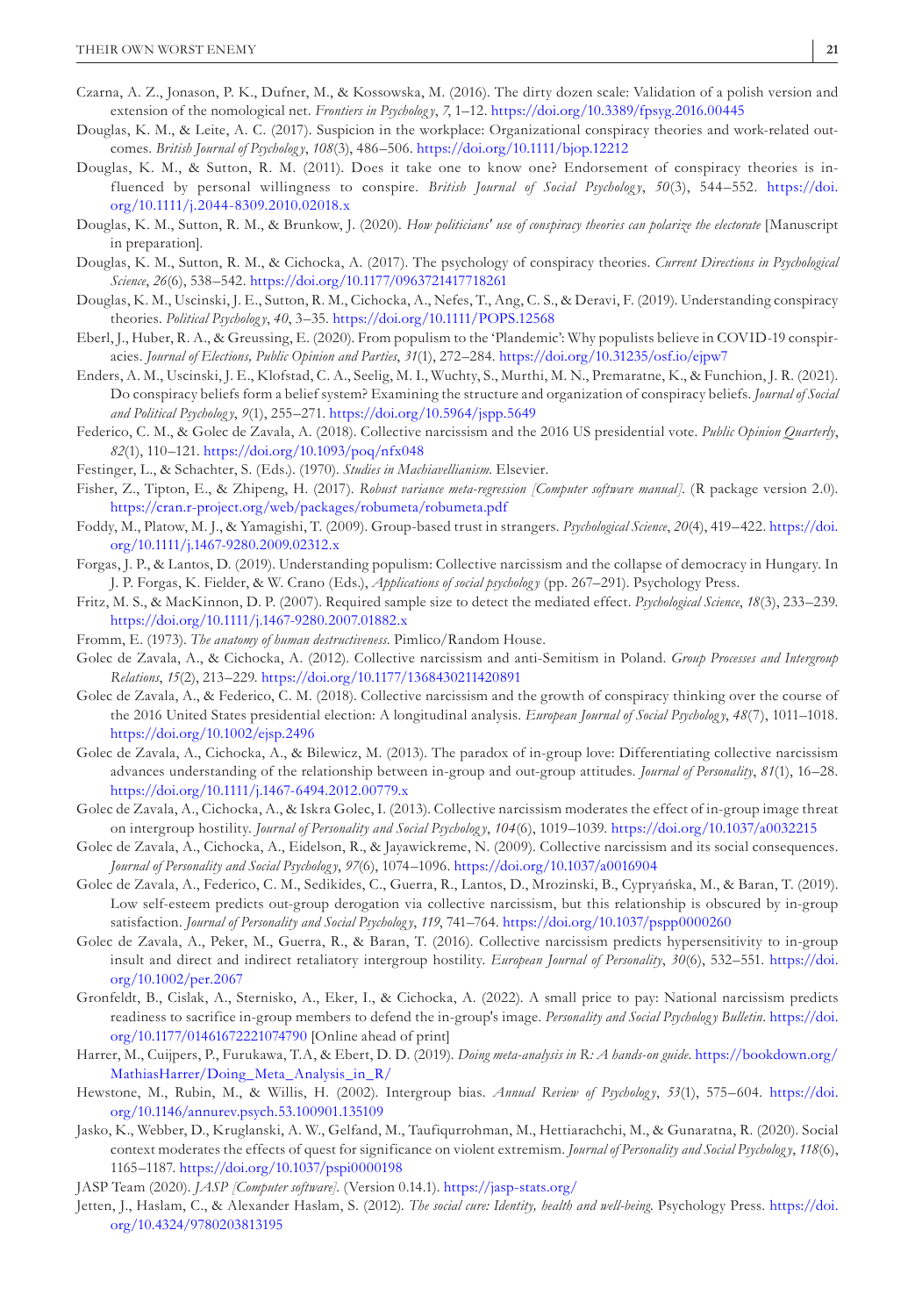<span id="page-21-0"></span>Kinzer, S. (2019). *Poisoner in chief: Sidney Gottlieb and the CIA search for mind control*. Henry Holt and Company.

- <span id="page-21-19"></span>Kofta, M., & Sedek, G. (2005). Conspiracy stereotypes of Jews during systemic transformation in Poland. *International Journal of Sociolog y*, *35*(1), 40–64.<https://doi.org/10.1080/00207659.2005.11043142>
- <span id="page-21-6"></span>Kosterman, R., & Feshbach, S. (1989). Toward a measure of patriotic and nationalistic attitudes. *Political Psychology*, 10(2), 257– 274.<https://doi.org/10.2307/3791647>
- <span id="page-21-11"></span>Larkin, B., & Fink, J. S. (2019). Toward a better understanding of fan aggression and dysfunction: The moderating role of collective narcissism. *Journal of Sport Management*, *33*(2), 69–78.<https://doi.org/10.1123/jsm.2018-0012>
- <span id="page-21-5"></span>Leach, C. W., van Zomeren, M., Zebel, S., Vliek, M. L. W., Pennekamp, S. F., Doosje, B., Ouwerkerk, J. W., & Spears, R. (2008). Group-level self-definition and self-investment: A hierarchical (multicomponent) model of in-group identification. *Journal of Personality and Social Psycholog y*, *95*(1), 144–165.<https://doi.org/10.1037/0022-3514.95.1.144>
- <span id="page-21-3"></span>Lewandowsky, S., Oberauer, K., & Gignac, G. E. (2013). NASA faked the moon landing-therefore, (climate) science is a hoax: An anatomy of the motivated rejection of science. *Psychological Science*, *24*(5), 622–633.<https://doi.org/10.1177/0956797612457686>
- <span id="page-21-7"></span>Lyons, P. A., Kenworthy, J. B., & Popan, J. R. (2010). Ingroup identification and group-level narcissism as predictors of U.S. citizens' attitudes and behavior toward Arab immigrants. *Personality and Social Psychology Bulletin*, 36(9), 1267-1280. [https://](https://doi.org/10.1177/0146167210380604) [doi.org/10.1177/0146167210380604](https://doi.org/10.1177/0146167210380604)
- <span id="page-21-4"></span>Marchlewska, M., Cichocka, A., Jaworska, M., Golec de Zavala, A., & Bilewicz, M. (2020). Superficial ingroup love? Collective narcissism predicts ingroup image defense, outgroup prejudice, and lower ingroup loyalty. *British Journal of Social Psycholog y*, *59*, 857–875. <https://doi.org/10.1111/bjso.12367>
- <span id="page-21-10"></span>Marchlewska, M., Cichocka, A., Łozowski, F., Górska, P., & Winiewski, M. (2019). In search of an imaginary enemy: Catholic collective narcissism and the endorsement of gender conspiracy beliefs. *Journal of Social Psycholog y*, *159*(6), 766–779. [https://](https://doi.org/10.1080/00224545.2019.1586637) [doi.org/10.1080/00224545.2019.1586637](https://doi.org/10.1080/00224545.2019.1586637)
- <span id="page-21-13"></span>Marchlewska, M., Cichocka, A., Panayiotou, O., Castellanos, K., & Batayneh, J. (2018). Populism as identity politics: Perceived in-group disadvantage, collective narcissism, and support for populism. *Social Psychological and Personality Science*, *9*(2), 151– 162. <https://doi.org/10.1177/1948550617732393>
- <span id="page-21-12"></span>Marques, J. M., & Paez, D. (1994). The 'black sheep effect': Social categorization, rejection of ingroup deviates, and perception of group variability. *European Review of Social Psycholog y*, *5*(1), 37–68.<https://doi.org/10.1080/14792779543000011>
- <span id="page-21-1"></span>McClosky, H. (1958). Conservatism and personality. *American Political Science Review*, *52*(1), 27–45. [https://doi.](https://doi.org/10.2307/1953011) [org/10.2307/1953011](https://doi.org/10.2307/1953011)
- <span id="page-21-17"></span>Moulding, R., Nix-Carnell, S., Schnabel, A., Nedeljkovic, M., Burnside, E. E., Lentini, A. F., & Mehzabin, N. (2016). Better the devil you know than a world you don't? Intolerance of uncertainty and worldview explanations for belief in conspiracy theories. *Personality and Individual Differences*, *98*, 345–354. <https://doi.org/10.1016/j.paid.2016.04.060>
- <span id="page-21-14"></span>Müller, J.-W. (2016). *What is populism?* University of Pennsylvania Press.
- <span id="page-21-24"></span>Packer, D. J. (2007). On being both with us and against us: A normative conflict model of dissent in social groups. *Personality and Social Psycholog y Review*, *12*(1), 50–72.<https://doi.org/10.1177/1088868307309606>
- <span id="page-21-2"></span>Paulhus, D. L., & Williams, K. M. (2002). The dark triad of personality: Narcissism, machiavellianism, and psychopathy. *Journal of Research in Personality*, *36*(6), 556–563. [https://doi.org/10.1016/S0092-6566\(02\)00505-6](https://doi.org/10.1016/S0092-6566(02)00505-6)
- <span id="page-21-21"></span>Perry, R., Sibley, C. G., & Duckitt, J. (2013). Dangerous and competitive worldviews: A meta-analysis of their associations with social dominance orientation and right-wing authoritarianism. *Journal of Research in Personality*, *47*(1), 116–127. [https://doi.](https://doi.org/10.1016/j.jrp.2012.10.004) [org/10.1016/j.jrp.2012.10.004](https://doi.org/10.1016/j.jrp.2012.10.004)
- <span id="page-21-22"></span>Pratto, F., Çidam, A., Stewart, A. L., Zeineddine, F. B., Aranda, M., Aiello, A., Chryssochoou, X., Cichocka, A., Cohrs, J. C., Durrheim, K., Eicher, V., Foels, R., Górska, P., Lee, I., Licata, L., Liu, J. H., Li, L., Meyer, I., Morselli, D., … Henkel, K. E. (2013). Social dominance in context and in individuals. *Social Psychological and Personality Science*, *4*(5), 587–599. [https://](https://doi.org/10.1177/1948550612473663) [doi.org/10.1177/1948550612473663](https://doi.org/10.1177/1948550612473663)
- <span id="page-21-20"></span>Pratto, F., Sidanius, J., Stallworth, L. M., & Malle, B. F. (1994). Social dominance orientation: A personality variable predicting social and political attitudes. *Journal of Personality and Social Psychology*, 67(4), 741–763. [https://doi.org/10.1037/002](https://doi.org/10.1037/0022-3514.67.4.741) [2-3514.67.4.741](https://doi.org/10.1037/0022-3514.67.4.741)
- <span id="page-21-23"></span>Randsley de Moura, G., Abrams, D., Retter, C., Gunnarsdottir, S., & Ando, K. (2009). Identification as an organizational anchor: How identification and job satisfaction combine to predict turnover intention. *European Journal of Social Psychology*, *39*(4), 540–557.<https://doi.org/10.1002/ejsp.553>
- <span id="page-21-15"></span>Reuters (2022). *Ruling party figures say Poland has Pegasus spyware*. [https://www.reuters.com/world/europe/ruling-party-figures](https://www.reuters.com/world/europe/ruling-party-figures-say-poland-has-pegasus-spyware-2022-01-07/)[say-poland-has-pegasus-spyware-2022-01-07/](https://www.reuters.com/world/europe/ruling-party-figures-say-poland-has-pegasus-spyware-2022-01-07/)
- <span id="page-21-18"></span>Richard, F. D., Bond, C. F., Jr., & Stokes-Zoota, J. J. (2003). One hundred years of social psychology quantitatively described. *Review of General Psycholog y*, *7*, 331–363. <https://doi.org/10.1037/1089-2680.7.4.331>
- <span id="page-21-8"></span>Roccas, S., Klar, Y., & Liviatan, I. (2006). The paradox of group-based guilt: Modes of national identification, conflict vehemence, and reactions to the in-group's moral violations. *Journal of Personality and Social Psycholog y*, *91*(4), 698–711. [https://doi.](https://doi.org/10.1037/0022-3514.91.4.698) [org/10.1037/0022-3514.91.4.698](https://doi.org/10.1037/0022-3514.91.4.698)
- <span id="page-21-9"></span>Roccas, S., Sagiv, L., Schwartz, S., Halevy, N., & Eidelson, R. (2008). Toward a unifying model of identification with groups: Integrating theoretical perspectives. Personality and Social Psychology Review, 12(3), 280-306. [https://doi.org/10.1177/10888](https://doi.org/10.1177/1088868308319225) [68308319225](https://doi.org/10.1177/1088868308319225)
- <span id="page-21-16"></span>Romano, A. (2020). New yahoo News/YouGov poll shows coronavirus conspiracy theories spreading on the right may hamper vaccine efforts. *Yahoo; Yahoo News*. [https://news.yahoo.com/new-yahoo-news-you-gov-poll-shows-coronavirus-consp](https://news.yahoo.com/new-yahoo-news-you-gov-poll-shows-coronavirus-conspiracy-theories-spreading-on-the-right-may-hamper-vaccine-efforts-152843610.html) [iracy-theories-spreading-on-the-right-may-hamper-vaccine-efforts-152843610.html](https://news.yahoo.com/new-yahoo-news-you-gov-poll-shows-coronavirus-conspiracy-theories-spreading-on-the-right-may-hamper-vaccine-efforts-152843610.html)